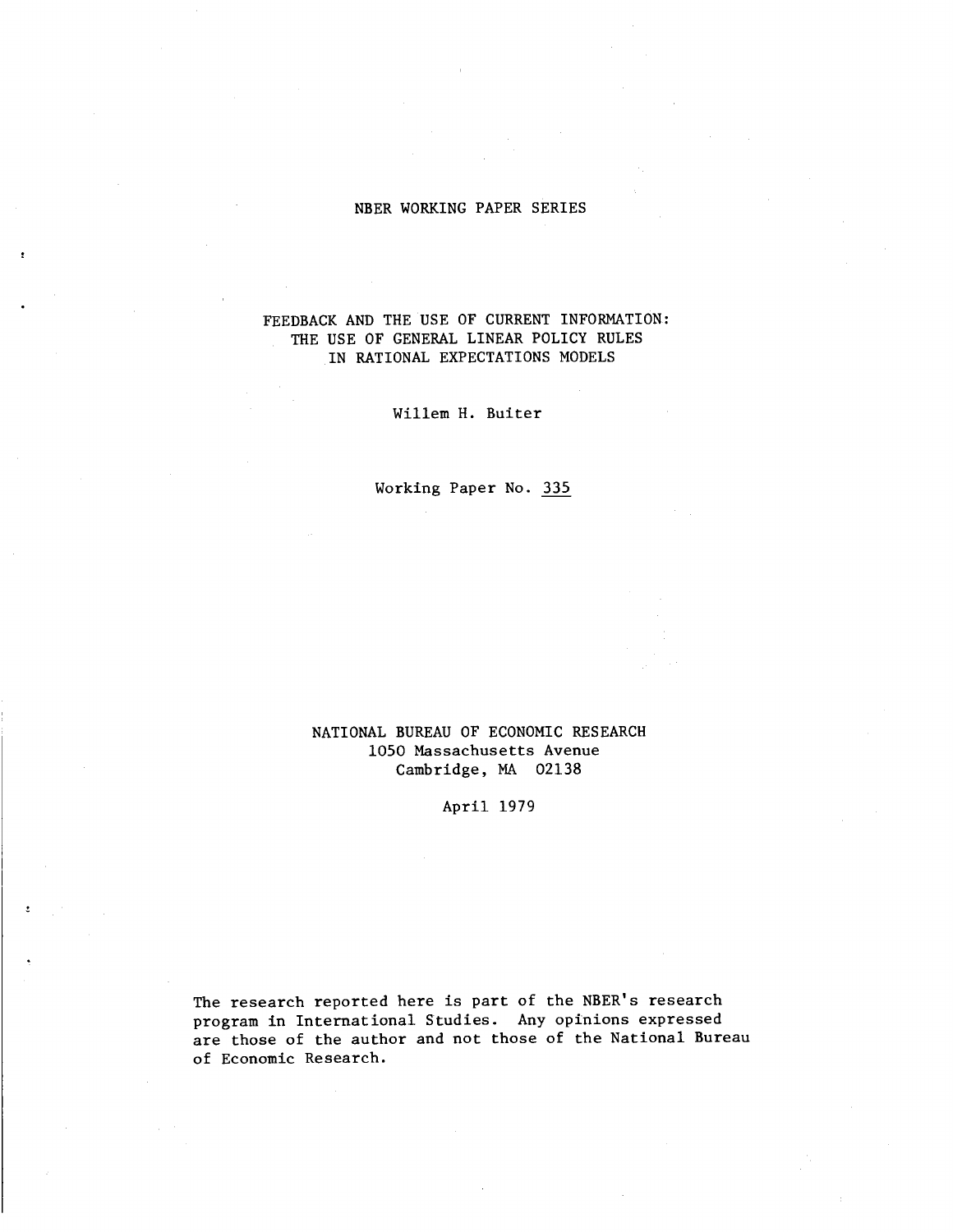## Feedback and the Use of Current Information:

The Use of General Linear Policy Rules in Rational Expectations Models

### ABSTRACT

The behavior of several stochastic dynamic rational expectations models is studied when policy behavior can be described by a linear rule. Four policy components are distinguished: a current response component, a feedback component, an open—loop component and a stochastic component. Policy is evaluated in terms of the current and asymptotic first and second moments of the state variables. The importance of distinguishing between variability and uncertainty is brought out. The conditional variance is argued to be the appropriate measure of uncertainty. The analysis is applied to a model of foreign exchange market intervention.

> Willem H. Buiter Woodrow Wilson School of Public and International Affairs Princeton University Princeton, N.J. 08540

(609) 452—4816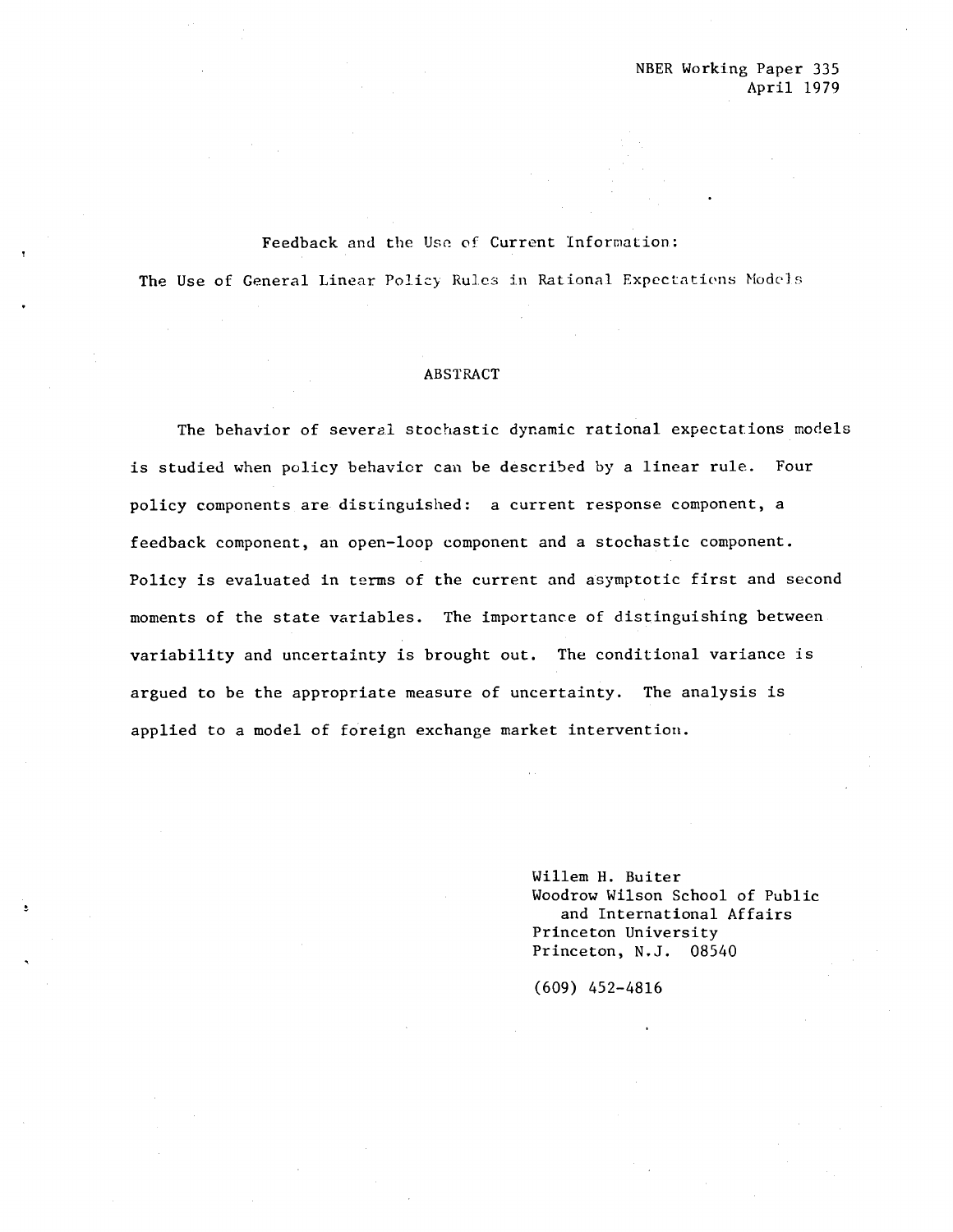## 1. Introduction

In a number of recent papers (Kareken, Muench and Wallace [1973], LeRoy [1975], Friedman [1975, 1977], Woglom [1979], Black [1976, 1977], Boyer [1978] Roper and.Turnovsky [1978], Siegel [1978] and Wogiom [1979]), th ability of the policy authorities to stabilize the economy has been shown to depend in an important way on the extent to which the current value of the policy instrument(s) can be made a function of current random disturbances——more precisely of the innovations in these disturbances. This issue is especially important for financial policy and foreign exchange market intervention and exchange rate management. Financial policy instruments, be they financial asset stocks, interest rates or exchange rates can be adjusted virtually continuously and costlessly. Some financial market data (e.g., exchange rate observations, stock prices and transactions in government debt) are observable and available on a fairly current basis. Such currently observable data provide information about the sources of random shocks to the economy. Financial policy should be conducted in such a way as to extract the information contained in observable financial market data and exploit it in achieving the authorities' stabilization objectives.

In this paper I evaluate the effect of general linear policy rules on the behavior of a number of stochastic linear rational expectations models. This extends the analysis of Aoki and Canzoneri [1979] who only consider feedback policy. The implications of the policy rules are evaluated by considering the first two moments of the joint distribution of the state variables of the model. The short—run policy effects are measured by the single period mean and variance. The long—run policy effects are evaluated by considering the steady—state mean and variance (see also Turnovsky [1976]).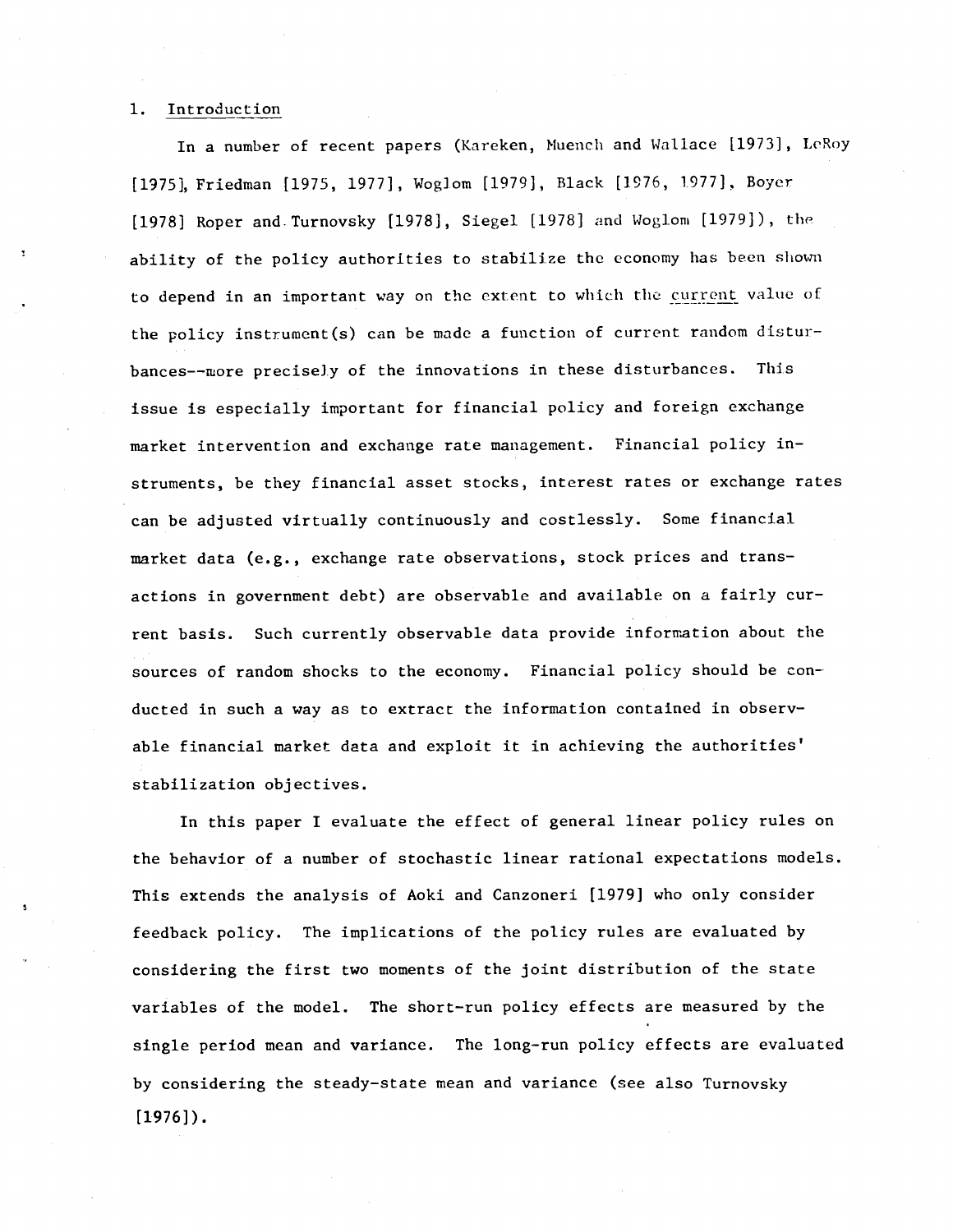The importance of distinguishing between variability and uncertainty is brought out. The current period variance can be viewed as the sum of an anticipated component and an unanticipated component. By making use of the information contained in currently observed variables the policy authority can reduce--and in the simple models of Poole, Boyer and Siegel eliminate-the anticipated variance of the target variables. It cannot affect the unanticipated component. This unanticipated component is, as Siegel [1978] points out, given by the conditional variance——the conditional second moment about the conditional mean, where the conditioning information set is the subset of the state that is currently observed.

The formal analysis is presented in Section 2. An application to Boyer's model of foreign exchange market intervention complements the theoretical exposition.

# 2. General Linear Policy Rules in Linear Rational Expectations Models

The simplest possible linear rational expectations model is given in equation (1).

(1) 
$$
z_t = Az_{t-1} + B_1 z_t |_{t-1} + Cx_t + u_t
$$

 $\mathsf{z}_\mathsf{t}$  is a vector of endogenous (or state) variables.  $\mathsf{x}_\mathsf{t}$  is a vector of policy instruments.  $u_t$  is a vector of i.i.d. random disturbances with a zero mean vector and contemporaneous variance-covariance matrix  $\Sigma_{\mu}$ .  $z_t|_{t-1}$  is the rational expectation of t as of t-1. It is defined by  $z_t|_{t-1} = E(z_t|I_{t-1}).$  I<sub>t-i</sub> is the information set, common to the public and private sectors, available at the beginning of period t-i. E is the mathematical expectation operator. Equation (1) will be generalized in three directions represented in equations  $(1')$ ,  $(1'')$  and  $(1'')$ .

(1') 
$$
z_t = Az_{t-1} + B_1 z_t |_{t-1} + B_2 z_t |_{t-2} + Cx_t + u_t
$$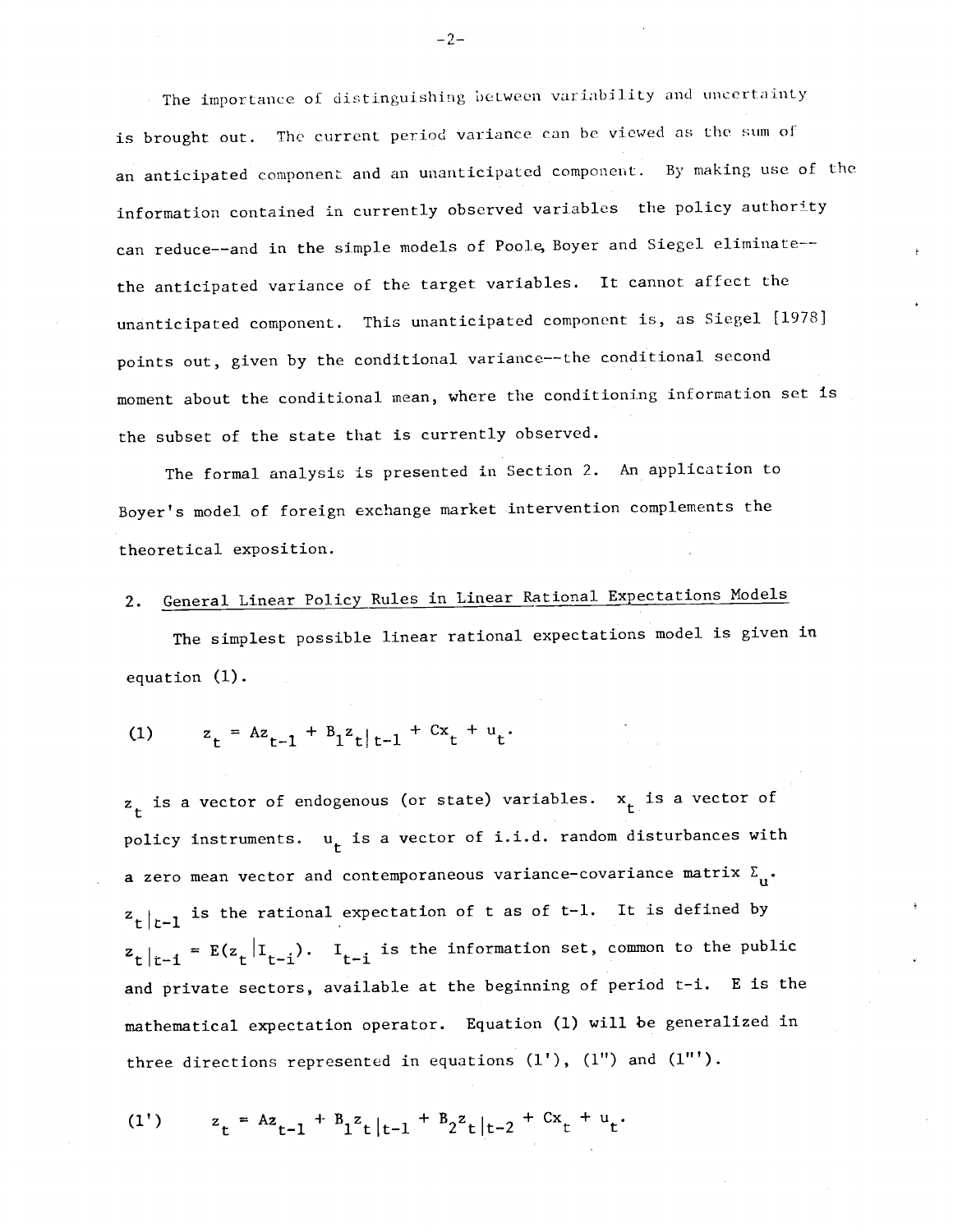In equation (1'), if policy at t can be based on information that became available in t—l (or t), it will he based on more recent information than was available when private agents formed expectations of  $z_{+}$  in period t—2, even if at each point in time, public and private agents have the same information available. Multi—period nominal wage or price contracts can generate models like (1').

(1") 
$$
z_t = Az_{t-1} + B_1z_{t|t-1} + B_2t_{t+1|t} + Cx_t + u_t
$$

In (1") the current value of  $z<sub>r</sub>$  depends on current expectations of the future and on past expectations of the present. An example of such a model is an IS-LM model with a Lucas supply function. If  $p_t$  denotes the log of the price level, current real output is a function of  $P_t - P_t|_{t-1}$ . The real interest rate will be a function of  $P_{t+1}|t - P_t$ . In  $-p_{+}$ . In (1'") agents last period made forecasts two periods into the future.

$$
(11) \t zt = Azt-1 + Bzt+1|t-1 + Cxt + ut
$$

Policy behavior is specified in equation (2)

(2) 
$$
x_t = G_t^0 z_t + G_t^1 z_{t-1} + \bar{x}_t + v_t.
$$
  $\frac{1}{t}$ 

 $G_{r}^{0}$  is the "current response component" of the policy rule. Current realizations of the state partly determine the current value of the instrument. This will be interpreted in more detail below.  $G_t^1 z_{t-1}$  is the "feedback component" of the policy rule.  $\frac{2}{x}$  is the non-stochastic "open loop component" of the policy rule. It is known in advance for all future time.  $v_t$  is a random vector representing the "stochastic component" of the policy rule. It is i.i.d. with a zero mean vector. Its contemporaneous variance-covariance matrix is  $\Sigma$ , and its contemporaneous covariance matrix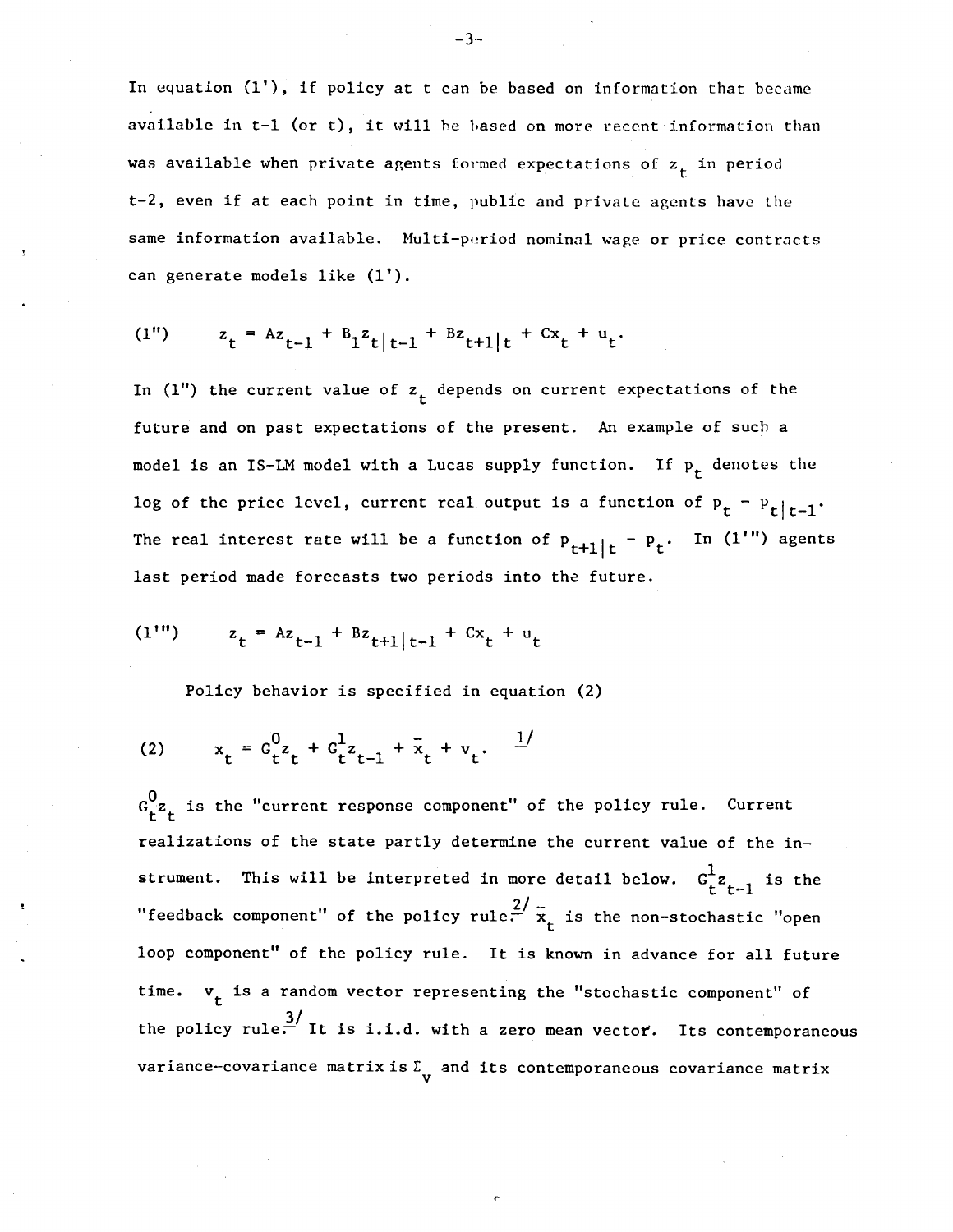with  $\mathbf{u_t}$  is given by  $\mathbf{\Sigma_{uv}}.$  The information set available to both sectors is given in (3)

(3) 
$$
I_{t-i} = \{G_t^0, G_t^1, z_{t-i}, x_{t-i}, z_{t-i}, x_{t-i-u}, x_t, \sum_t z_v, \sum_{uv} z_v\}
$$
 :  $i \ge 0$ 

Thus both sectors know the deterministic and stochastic structure of the model. Policy behavior can be forecast using (4).

(4) 
$$
x_t|_{t-i} = G_t^0 z_t|_{t-i} + G_t^1 z_{t-1}|_{t-i} + \bar{x}_t
$$
   
  $i > 0$ 

The model of equation 1 contains the "policy surprise model," according to which only unanticipated policy matters, as a special case. Note that  $e_t$  can be contained in  $z_t$ . If the submatrix  $b_1$  of  $B_1$  corresponding to  $x_t|_{t-1}$  is equal to the negative of the C matrix, policy enters the model only as  $C(x_t |_{t-1} - x_t)$ .

The rational expectations solution of the model given in  $(1)$ ,  $(2)$ and  $(3)$  is given in  $(5)$ .

(5) 
$$
z_t = \tilde{A}_t z_{t-1} + \tilde{C}_t \tilde{x}_t + e_t
$$

(6a) 
$$
\tilde{A}_t = [I - (I - CG_t^0)^{-1}B_1]^{-1} (I - CG_t^0)^{-1} (A + CG_t^1)
$$

(6b) 
$$
\tilde{c}_t = [I - (I - CG_t^0)^{-1}B_1]^{-1} (I - CG_t^0)^{-1} C
$$

(6c) 
$$
e_t = (I - CG_t^0)^{-1} (Cv_t + u_t) \frac{4}{}
$$

Aoki and Canzoneri analyze the special case of this model when the policy rule is simplified by setting  $G_t^0$  and  $\bar{x}_t$  identically equal to zero.

Considerable interest attaches to the dependence of the first two moments of this stochastic difference equation on the various components of the policy rule. It is to this that we now turn.

 $-4-$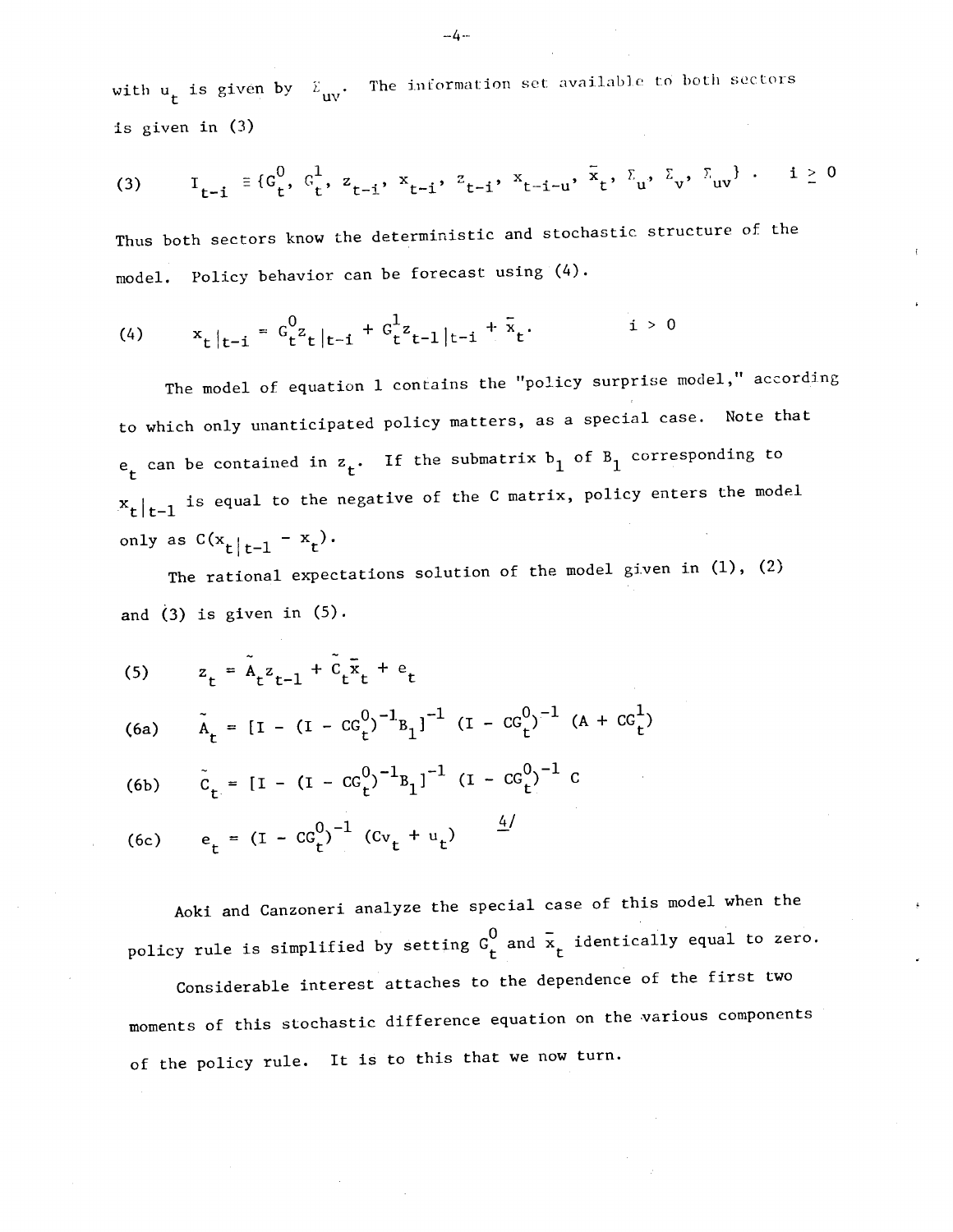The asymptotic mean and variance of  $z_t$ 

By successive substitution in (5),  $z<sub>r</sub>$  can be expressed as in (7):

(7) 
$$
z_t = \prod_{i=0}^{t-1} \tilde{A}_{t-i} z_0 + e_t + \sum_{j=0}^{t-2} \prod_{i=0}^{j} \tilde{A}_{t-i} c_{t-j-i} + \tilde{C}_t \tilde{x}_t + \sum_{j=0}^{t-2} \prod_{i=0}^{j} \tilde{A}_{t-i} \tilde{C}_{t-j-i} \tilde{x}_{t-j-1}
$$

If the policy matrices  $G_t^0$  and  $G_t^1$  were time-invariant, i.e.,  $G_t^0 = G^0$  and  $G_t^1 = G^1$ , and if the open-loop component  $\bar{x}_t$  were a constant  $\bar{x}$ , equation (7) simplifies to:

(7') 
$$
z_t = \tilde{A}^t z_0 + \sum_{j=0}^{t-1} \tilde{A}^j e_{t-j} + \sum_{j=0}^{t-1} \tilde{A}^j c \tilde{x}
$$

The expectation  $E(z_t)$  is given by

(8) 
$$
E(z_t) = \overline{z}_t = \tilde{A}^t z_0 + \sum_{j=0}^{t-1} \tilde{A}^j c \overline{x}
$$

If all characteristic roots of A have modulus less than unity, the mean function  $\overline{z}_{t}$  will, as t approaches infinity, approach the limit:

(9) 
$$
\lim_{t \to \infty} \bar{z}_t = \bar{z} = [I - \tilde{A}]^{-1} C \bar{x}
$$

Thus the asymptotic or steady state mean function will in general depend on three of the four policy components: the current response component  $(G^0$  in A), the feedback component  $(G^1$  in A) and the open-loop component.

The stochastic disturbance term  $e_t$  in (5) is i.i.d. with a zero mean vector and contemporaneous variance-covariance matrix  $\Sigma_{\rho}$  given by

(10) 
$$
\Sigma_e = (I - CC_t^0)^{-1} [CC_vC' + CC_{uv} + \Sigma_{uv}C' + \Sigma_{u}] (I - CC_t^0)^{-1}
$$

Let  $z_t^*$  denote the deviation of the state variable  $z_t$  from its unconditional mean, i.e.  $z_t^* = z_t - \overline{z}_t$ . The unconditional variance of  $z_t$ , for the case in which  $G_f^0$  is time-invariant is given in (11).

— 5--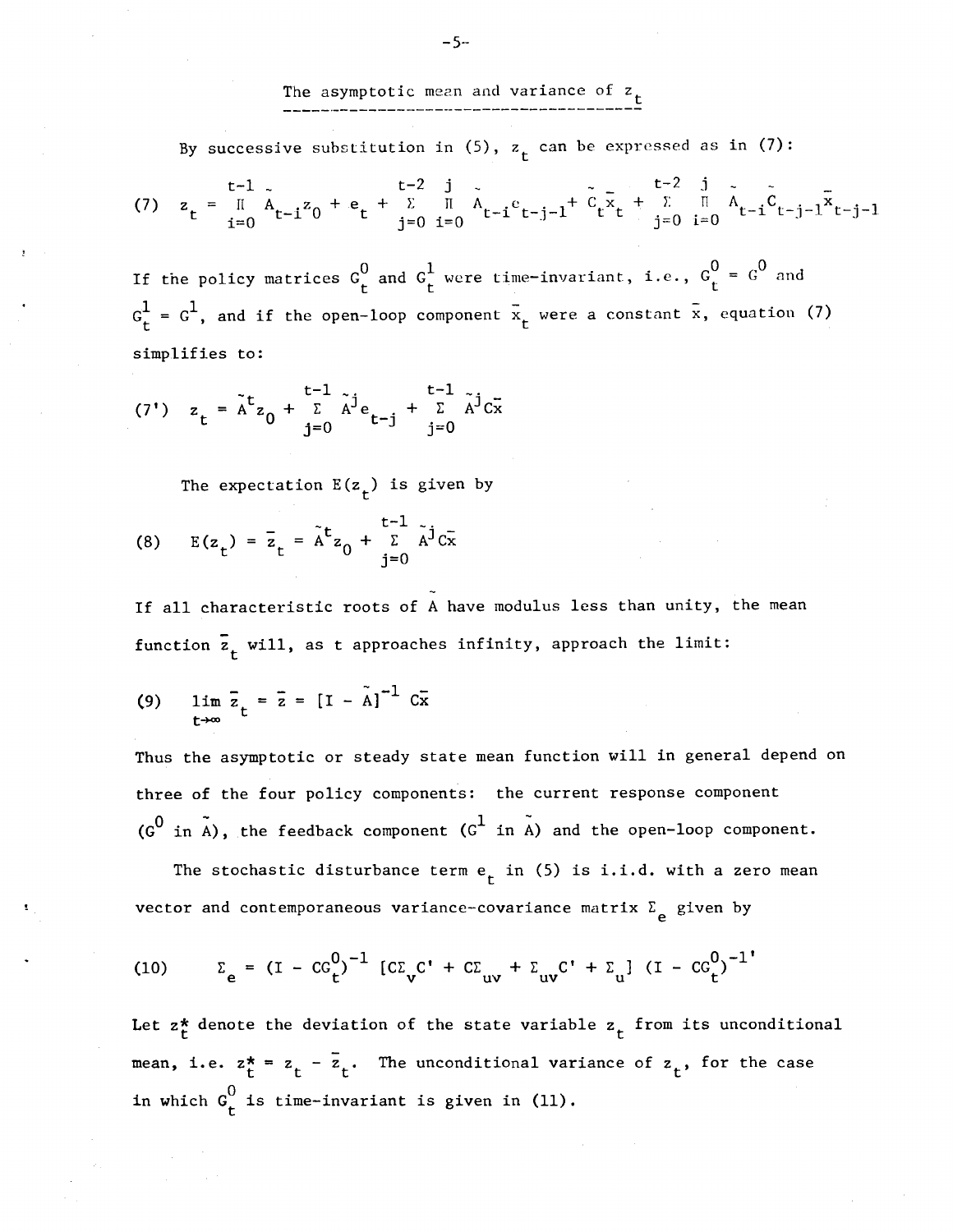(11) 
$$
E(z_{t}^{*} z_{t}^{*}) = \sum_{e} + \tilde{A} \sum_{e} \tilde{A}^{*} + \tilde{A}^{2} \sum_{e} \tilde{A}^{*}^{2} + \dots + \tilde{A}^{t-1} \sum_{e} \tilde{A}^{*}^{t-1}
$$

The unconditional asymptotic variance of  $z<sub>f</sub>$  is given by

(12) 
$$
\lim_{t \to \infty} E(z_t^* z_t^*) = \Sigma_z = \Sigma_e + \tilde{A} \Sigma_e \tilde{A}^* + \tilde{A}^2 \Sigma_e \tilde{A}^{*2} + \dots
$$

If the eigenvalues of A all have modulus less than unity, the right—hand side of (12) will converge to the expression given in (13).

$$
(13) \qquad \Sigma_{z} = \Phi \Omega \Phi^{\dagger}
$$

is a matrix whose typical component w<sub>ij</sub> is given by w<sub>ij</sub> =  $\mu_{1i}(1-\lambda_{1}\lambda_{i})^{-1}$ .  $\lambda_i$  is the i<sup>th</sup> characteristic root of A.  $\mu_{1i}$  is the typical component of the matrix M which is defined by:  $M = \phi^{-1} \Sigma_{e^{\phi}} r^{-1}$  or  $\phi M \phi' = \Sigma_{e^{\phi}} \phi$  denotes a matrix consisting of columns of the right--characteristic vectors of A.

Note that  $\Sigma$ <sub>e</sub> depends on the current response matrix  $G^0$  and on the second moment of the stochastic component of policy,  $\Sigma_{\mathbf{v}}$  and  $\Sigma_{\mathbf{v}}$ . Even if the current response matrix were the zero matrix and even if policy behavior were non-stochastic  $(\Sigma_{\rm v} = \Sigma_{\rm uv} = 0)$ , policy will affect the asymptotic variance of z, because  $\Sigma$ <sub>z</sub> depends not only on  $\Sigma$ <sub>e</sub>, but also on  $A$ , which is a function of the feedback component  $G^1$ . Both the first and second moments of the steady-state distribution of  $z_{\text{r}}$  will therefore in general depend on the deterministic components of the policy rule, even if there is no current response of the instrument vector to the state vector.

# The unconditional single-period mean and variance of  $z_t$

From equation (5) it is easily seen that the unconditional single—period (or current-period) expectation of  $z<sub>f</sub>$  is:

(14) 
$$
E(z_t) = \tilde{A}_t z_{t-1} + \tilde{C}_t \tilde{x}_t
$$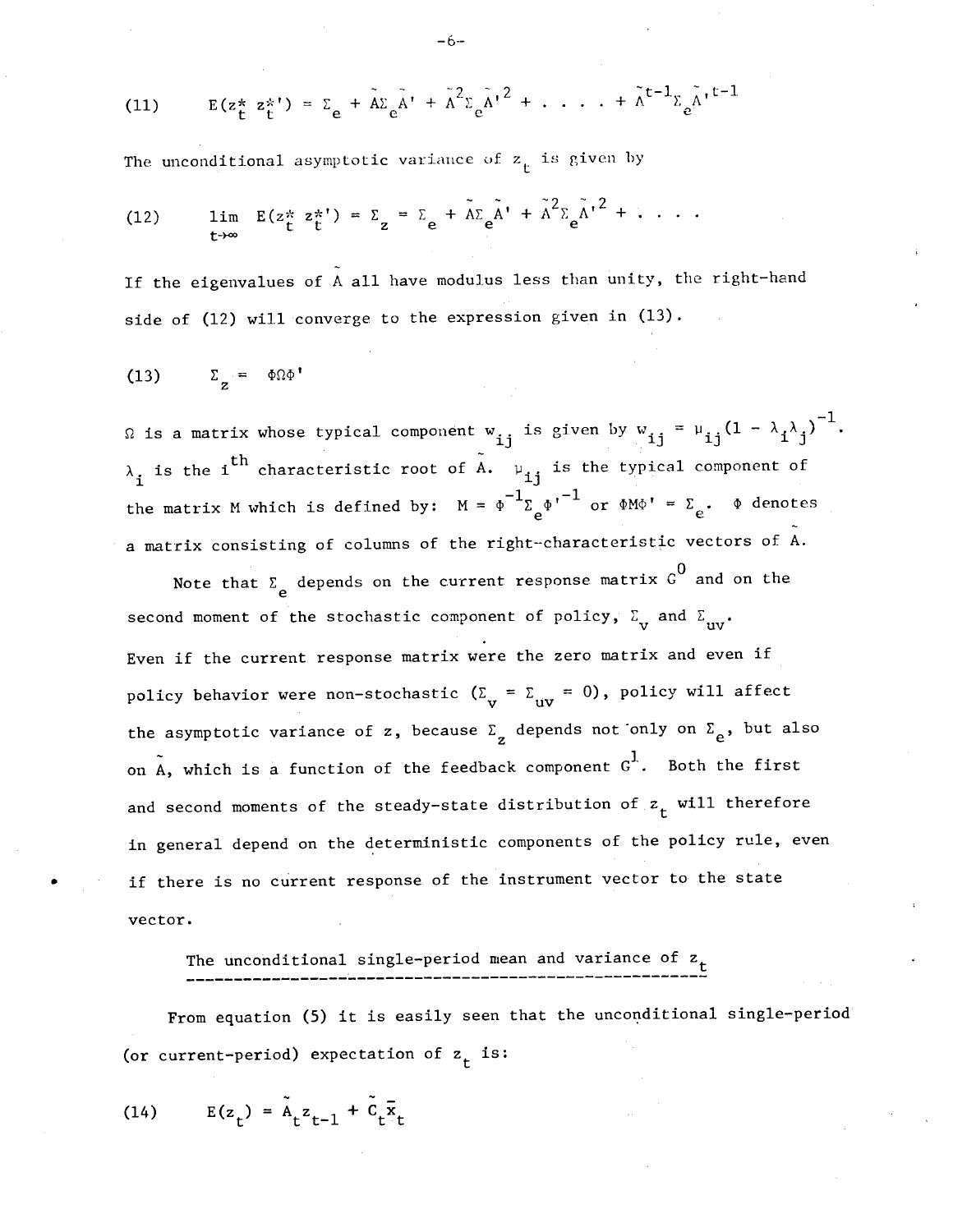This is a function of the current response component,  $G_f^0$  in  $A_f$  and  $C_f$ , of the feedback component  $c_t^1$  in  $\tilde{A}_t$  and of the open-loop component  $\tilde{x}_t$ .

The unconditional current-period or single-period variance of  $z_t$  is

(15) 
$$
E(z_t^* z_t^{*}) = E(e_t^* e_t^*) = \sum_{e,t}
$$

Thus the single-period unconditional variance of  $z_t$  depends on the current response component,  $G_f^0$ , and on the stochastic component,  $\Sigma_{u}$  and  $\Sigma_{uv}$ . It is independent of the open-loop component  $\bar{x}_t$  and of the feedback component  $G_f^1$ . Boyer [1978], Roper and Turnovsky [1978] and Black [1976, 1977] analyze foreign exchange market policies aimed at minimizing the unconditional single—period variance of real income. Woglom [1979] analyzes a rational expectations extension of Poole's model (Poole [1970]) in which a monetary policy rule is chosen that minimizes the single—period unconditional variance of real income. The policy rule consists of a current response component and a feedback component. Woglom's conclusion that the variance of real income is independent of the feedback component is correct for the single—period variance but not for the asymptotic variance.

In general, the stabilization policies pursued by the authorities can be represented as the selection of values for the policy matrices that will minimize some bilinear form of the appropriate variance—covariance matrix, i.e. minimize  $w_1\Sigma_z w_2$  with respect to  $G^*$  and  $G^*$  or minimize  $w_1\Sigma_{\bf e} w_2$  with respect to  $\hat{\sigma}^0$ .  $w_1$  is a row vector,  $w_2$  a column vector.

# The conditional single—period mean and variance of z

The interpretation of the current response component of policy is by no means obvious. The value of the policy instruments in period t,  $x_{+}$ , is made contingent on the realized value of the state vector in period t,  $z_{+}$ . This realized or equilibrium value of the state vector is in turn co-determined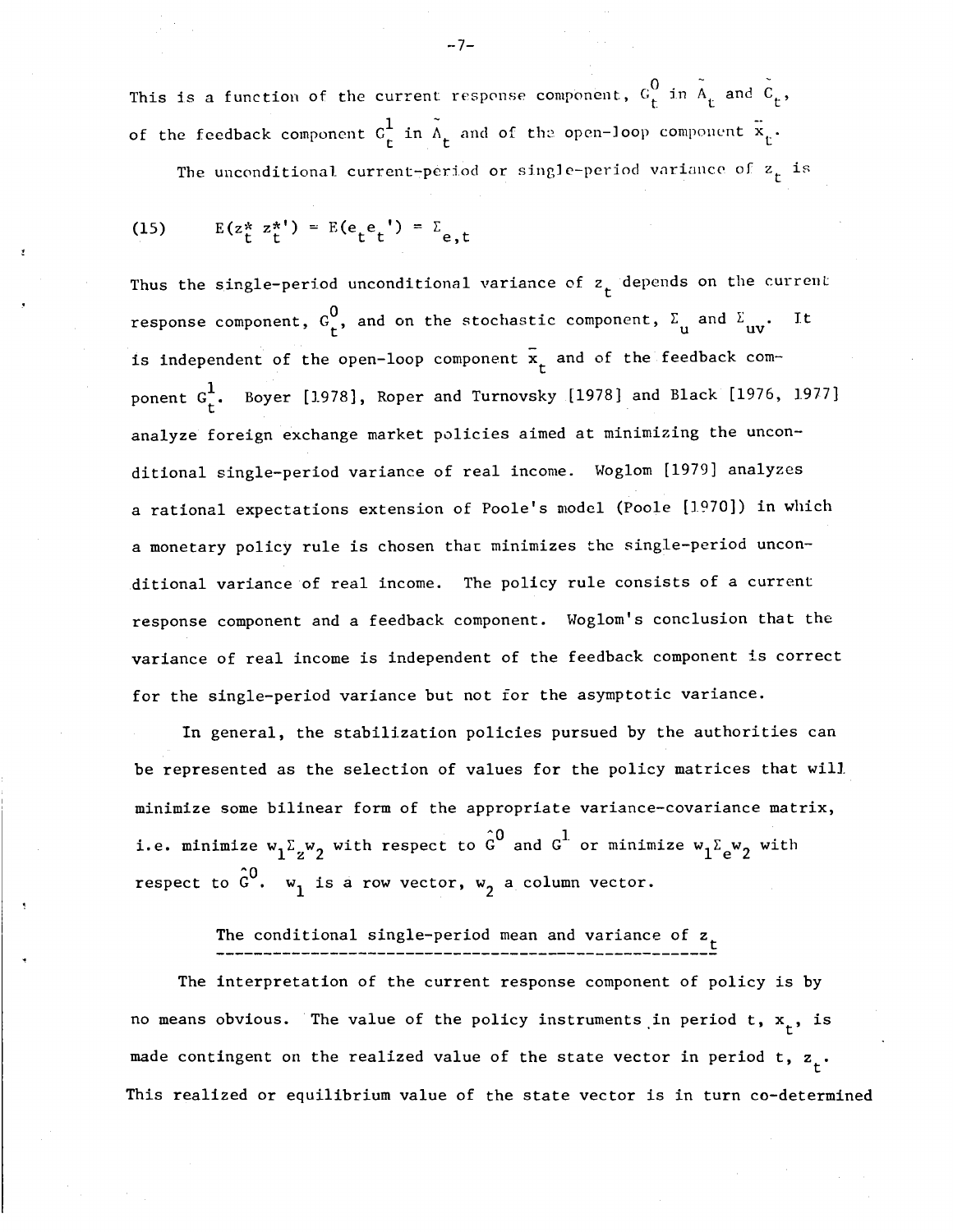by the value assigned to the policy instrument vector in t. The ability to plan and execute current policy decisions contingent on the current value of the state vector, requires that the state vector can be currently observed, wholly or partly. Current policy is determined on the basis of at least partial information about the current state. Such partial information about the current state can be modelled in many ways. One natural way to proceed is to take an errors—in—variables approach: the policy maker at time t does not observe  $z_t$  but  $\hat{z}_t = z_t + \varepsilon_t$ , where  $\varepsilon_t$  is a random, i.i.d. observation error. If the true policy rule were  $x_t = G_t^0 \hat{z}_t + G_t^1 z_{t-1} + \tilde{x}_t$ , this would provide an explanation of the error term  $v_t$  in the policy function, because the policy rule can now be rewritten as:  $x_t = G_{t}^0 z_t + G_{t}^1 z_{t-1}$  +  $\bar{x}_t + v_t$ , where  $v_t = G_t^0 \epsilon_t$ . This is not the approach adopted in this paper. Instead I shall assume that when the response of  $x_t$  to  $z_t$  is decided, the policy authority observes some linear combination of the current state, i.e. he observes  $\Psi_t^z{}_t$ . If  $\Psi_t$  is invertible, knowledge of  $\Psi_t^z{}_t$  is equivalent to the observation of  $z_t$ , as the policy authority knows  $\Psi_t$ . We do not assume  $\Psi_r$  to be invertible but we do assume it to be of full rank. The current response of the policy instrument is a linear function  $\bar{G}^0_+$  of this currently accrued information. Thus the current response matrix  $G_r^0$  can be viewed as the product of the current information matrix  $\Psi_t$  and the true current policy response matrix  $\bar{G}_{r}^{0}$ .

$$
(16) \qquad G_t^0 = \overline{G}_t^0 \Psi_t
$$

If the private sector has access to the same partial information as the public sector, and if it is <u>uncertainty</u> about  $z<sub>r</sub>$  rather than merely variability of  $z_t$  that matters, the conditional variance of  $z_t$  rather than its unconditional variance should be evaluated, with 'conditional' referring to the knowledge of  $\Psi_{r}z_{r}$ .

—8--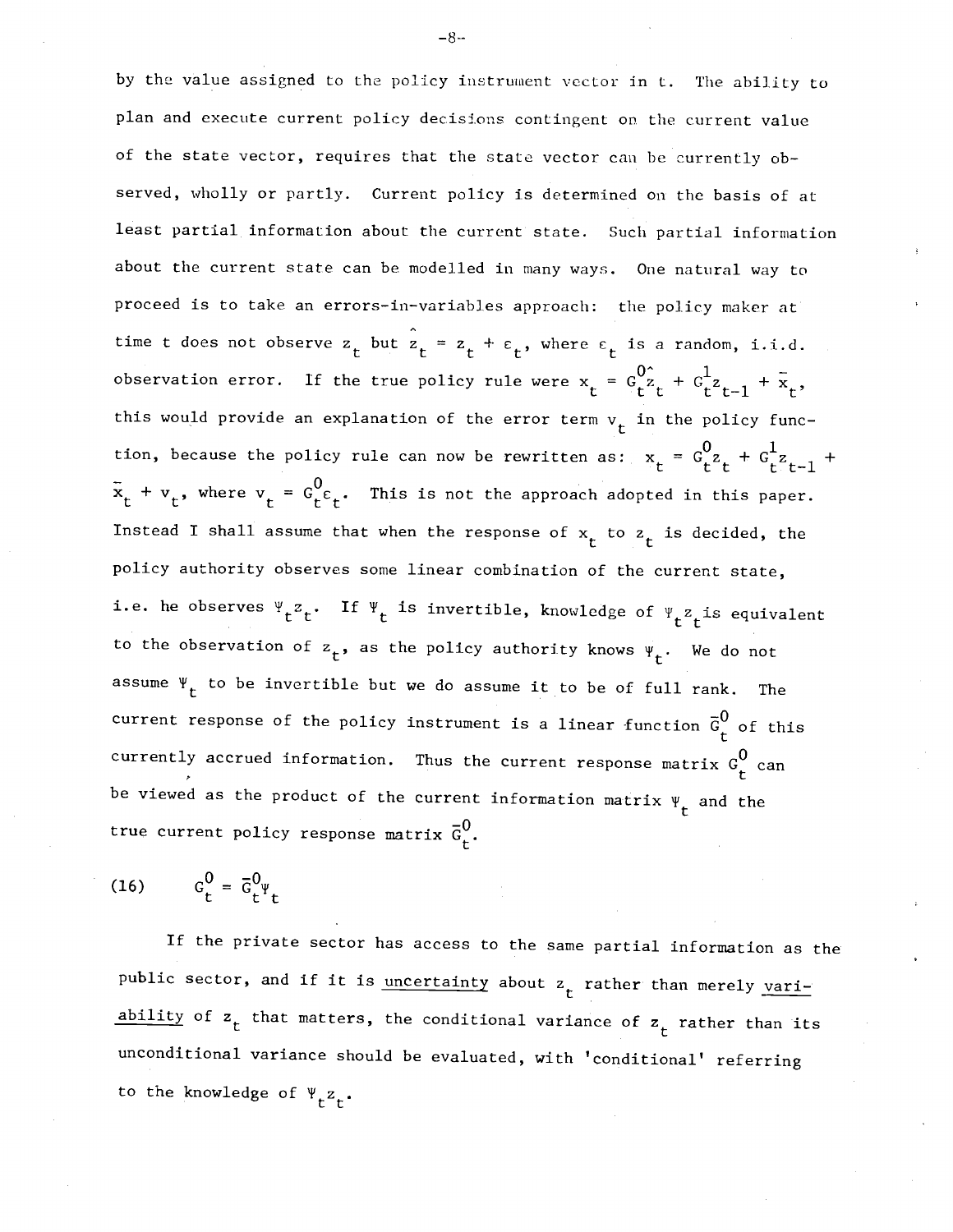The conditional first moment  $E(z_t | Y_t z_t)$  is found quite easily.

(17) 
$$
E(z_t |\Psi_t z_t) = \sum_e \Psi_t' [\Psi_t \Sigma_e \Psi_t']^{-1} \Psi_t z_t + (I - \Sigma_e \Psi_t' [\Psi_t \Sigma_e \Psi_t']^{-1} \Psi_t) [\tilde{\Lambda}_t z_{t-1} + \tilde{\mathcal{C}}_t \overline{x}_t]
$$

Thus the conditional expectation of  $z_t$  is a weighted average of the unconditional expectation and the current partial observation on  $z_+$ . Consider some special cases. In the information matrix  $\Psi_t$  is invertible,  $E(z_t | \Psi_t z_t) = z_t$ as if the complete state is currently observed. If the information matrix is the null matrix,  $E(z_t | Y_t z_t) = A_t z_{t-1} + C_t x_t$ . When there is no information conditioning the forecast, the conditional expectation equals the unconditional expectation. Note that unless there is full current information, the conditional expectation will depend on  $G_t^{\circ}$ ,  $G_t^{\bullet}$ ,  $\overline{x}_t$ ,  $\Sigma_{\mathbf{v}}$  and  $\Sigma_{\mathbf{uv}}$ .

The conditional variance of  $z_t$  that we are interested in is given in (18). I<sub>t</sub> is the conditioning information set.

(18) Var 
$$
(z_t | I_t) = E([z_t - E(z_t | I_t)) [z_t - E(z_t | I_t)] | I_t)
$$

This is indeed the most appropriate definition of the uncertainty about  $z_t$ : the conditional second moment of  $z<sub>r</sub>$  around the conditional mean of  $z<sub>t</sub>$ . It is instructive, however, to first consider the unconditional variance about the conditional mean, given in (19).

(19) 
$$
E((z_t - E(z_t | I_t))(z_t - E(z_t | I_t))') = [1 - \sum_e \Psi_t'(\Psi_t \Sigma_e \Psi_t')^{-1} \Psi] \Sigma_{e,t} [1 - \Psi_t'(\Psi_t \Sigma_e \Psi_t']^{-1} \Psi_t \Sigma_{e,t}]
$$

Two limiting cases arise when  $\Psi_t$  is invertible (the full current information case) and when  $\Psi_t$  is the zero matrix (the no current information case). When  $\Psi_{+}$  is invertible, the unconditional variance about the conditional mean is zero. When  $\Psi_t$  is the zero matrix the unconditional variance about the conditional mean equals  $\Sigma_e$ , the unconditional variance about the unconditional mean. The unconditional variance about the conditional mean depends on the current information matrix  $\Psi_t$  and on the determinants of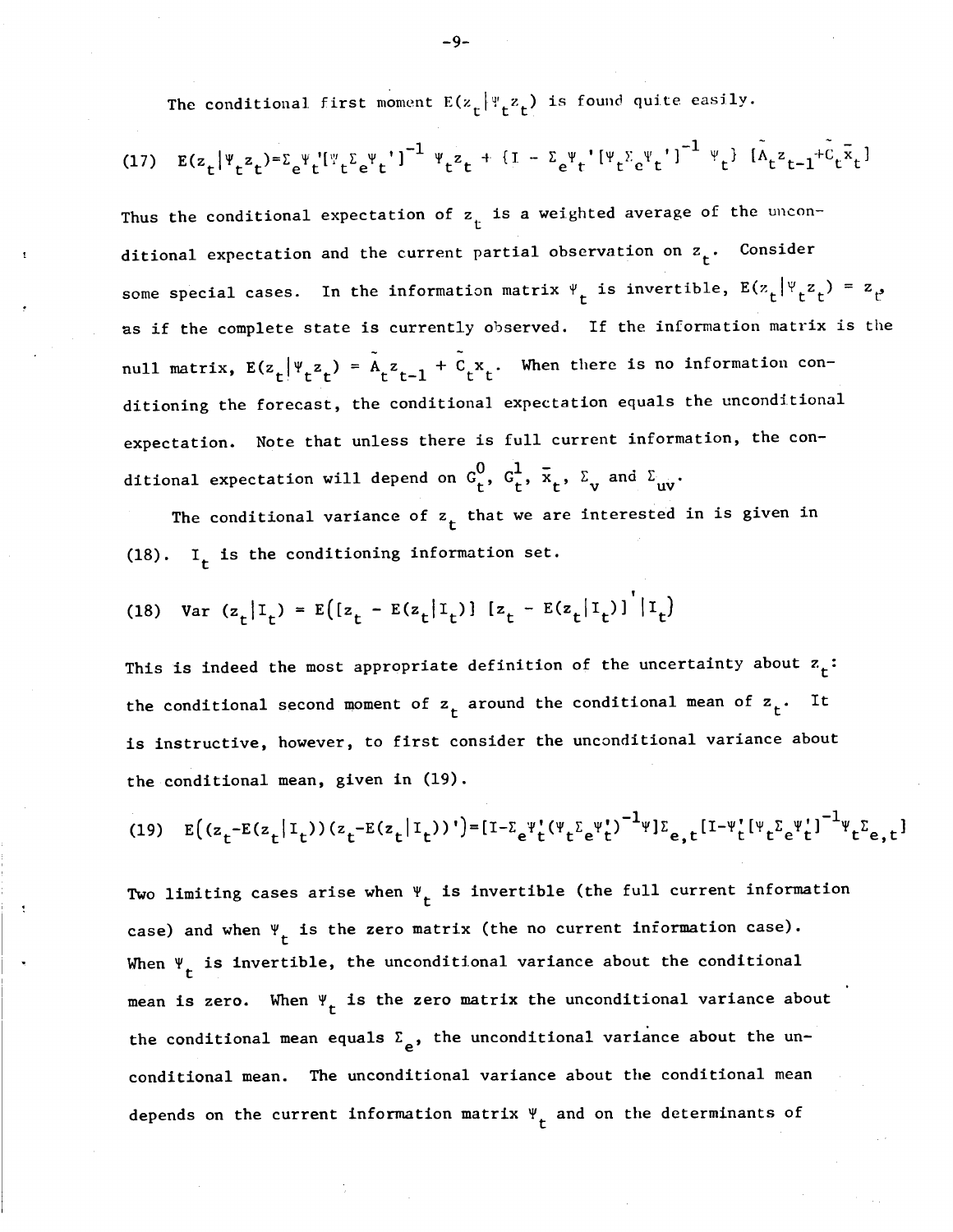the unconditional variance about the unconditional mean,  $\Sigma_{\mathbf{e},\mathbf{t}}$ . The latter is, as was shown in equation (10), a function of the current response matrix  $G_f^0$  and of the stochastic component of policy, through  $\Sigma_{\bf v}$  and  $\Sigma_{\bf uv}$ . Let  $(z_t - E(z_t | I_t)) (z_t - E(z_t | I_t))$  be denoted by  $\Lambda_t$ . If  $z_t$  is an n-vector,  $\Lambda_t$  will be an n x n matrix. vec  $(\Lambda)$  denotes the  $n^2$  x 1 column vector consisting of the n stacked columns of  $\Lambda_{+}$ , i.e. vec( $\Lambda$ ) =  $\{\lambda^{1}, \lambda^{2}, \ldots, \lambda^{n}\}$ ;  $\lambda^i$  is the i<sup>th</sup> column of  $\Lambda_t$ . To obtain the conditional expectation of  $\Lambda_t$  is therefore equivalent to obtaining the conditional expectation of  $\text{vec}(\Lambda)$ . The information set conditioning the expectation is the variance-covariance matrix of the disturbances,  $\Sigma$  and the current observation  $\Psi_t^{\Lambda} \mathbf{t}^{\Psi}_t$ . We can express this in "vec" form by using the result that vec(ABC) =  $(C \otimes A)$  vec(B) (Nissen [1968]). Thus the information set conditioning the expectation is

$$
I_{t} = \{ \left( [\Psi_{t} \otimes \Psi_{t}] \operatorname{vec}(\Lambda_{t}) \right)', \operatorname{vec}(\Sigma_{e})' \}
$$

We then apply the formula for the linear least squares predictor (see Shiller [1978]):

(20) 
$$
E[vec(\Lambda_t)^{\dagger} | I_t] = I_t[E(I_t^{\dagger} I_t)]^{-1} E[I_t^{\dagger} (vec(\Lambda_t))^{\dagger}]
$$

It is readily seen that the evaluation of (20) will in general be extremely messy.  $E(I_t' I_t)$  and  $E[I_t'(\text{vec}(\Lambda_t))]$  involve expectations of fourth powers of the elements of the z vector. The assumption of normality of the disturbances is therefore essential for practical purposes.

# The conditional variance in a model of optimal foreign exchange market intervention

It is quite easy to derive the explicit solution for the two—dimensional case  $(z_t = (z_{1t}, z_{2t})')$  when only  $z_{1t}$  is observed concurrently. This corresponds to the case studied by Poole [1970], in which the interest rate (or money stock) is observed concurrently but real income is not. It is also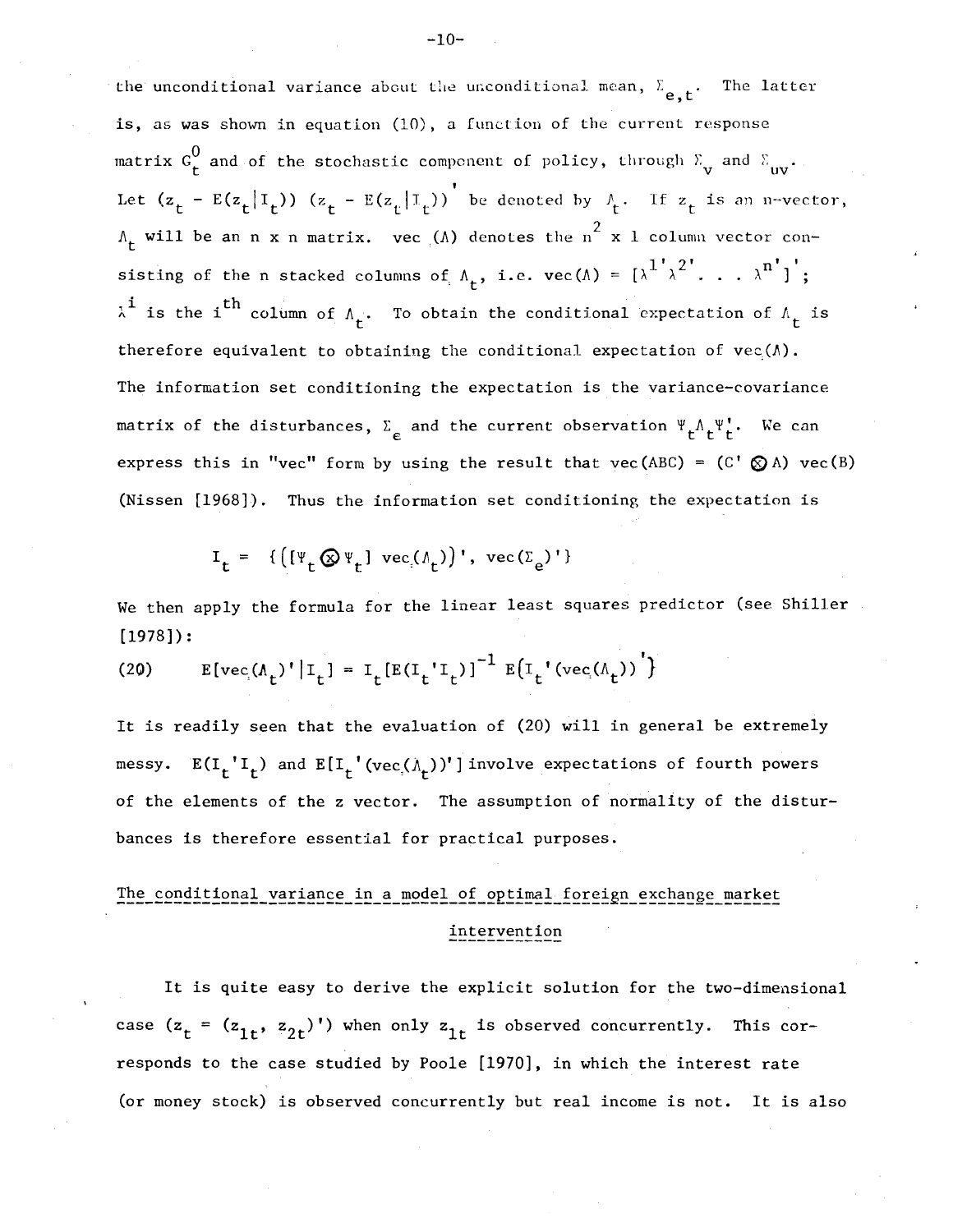the case studied by Boyer and by Roper and Turnovsky in which the exchange rate (or money stock) is observed concurrently but real output is not.

For the two variable case, 
$$
\Sigma_e = \begin{bmatrix} 0 & 0 & 0 & 0 \\ 0 & 1 & 0 & 0 \\ 0 & 0 & 0 & 0 \\ 0 & 0 & 0 & 0 \end{bmatrix}
$$
. If the first variable,

 $z_{1t}$ , is observed while the second one is not,  $\Psi_t = [1\ 0]$ . Applying (20) we obtain the following conditional variance—covariance matrix for  $(z_{1t}, z_{2t})'$ 

(20') E[veC(A)lIt] = E[(zi\_E(z1II))2fI] <sup>0</sup> E[(z1\_E(z1II)) (z2\_E(z2II)) lIe] <sup>0</sup> E[(z1\_E(z1II)) (z2\_E(z2II)) I] <sup>0</sup> 2 2 —l E[(z2\_E(z9! ') I iJ a22—a12a11

The simplicity of this result is due to the fact that  $z_{1t}$  is observed concurrently;  $E(z_{1t}-E(z_{1t}|I_t)|I_t)$  is therefore equal to zero. Because of this special structure, the conditional variance about the conditional mean equals the unconditional variance about the conditional mean, given by (19). Note that the conditonal variance of the unobserved variable will be strictly less than the unconditional variance, unless the errors in the reduced form equations of the observed and the unobserved variables are uncorrelated, i.e. unless  $(\sigma_{12} = 0)$ .  $\sigma_{22} - \sigma_{12}^2 \sigma_{11}^{-1} = \sigma_{22} [1 - \rho_{12}^2]$ , where  $\rho_{12}$  is the correlation coefficient between  $e_1$  and  $e_2$ .

As an example, consider Boyer's model of foreign exchange market intervention.  $\frac{5}{1}$  It can be summarized as follows:

 $-11-$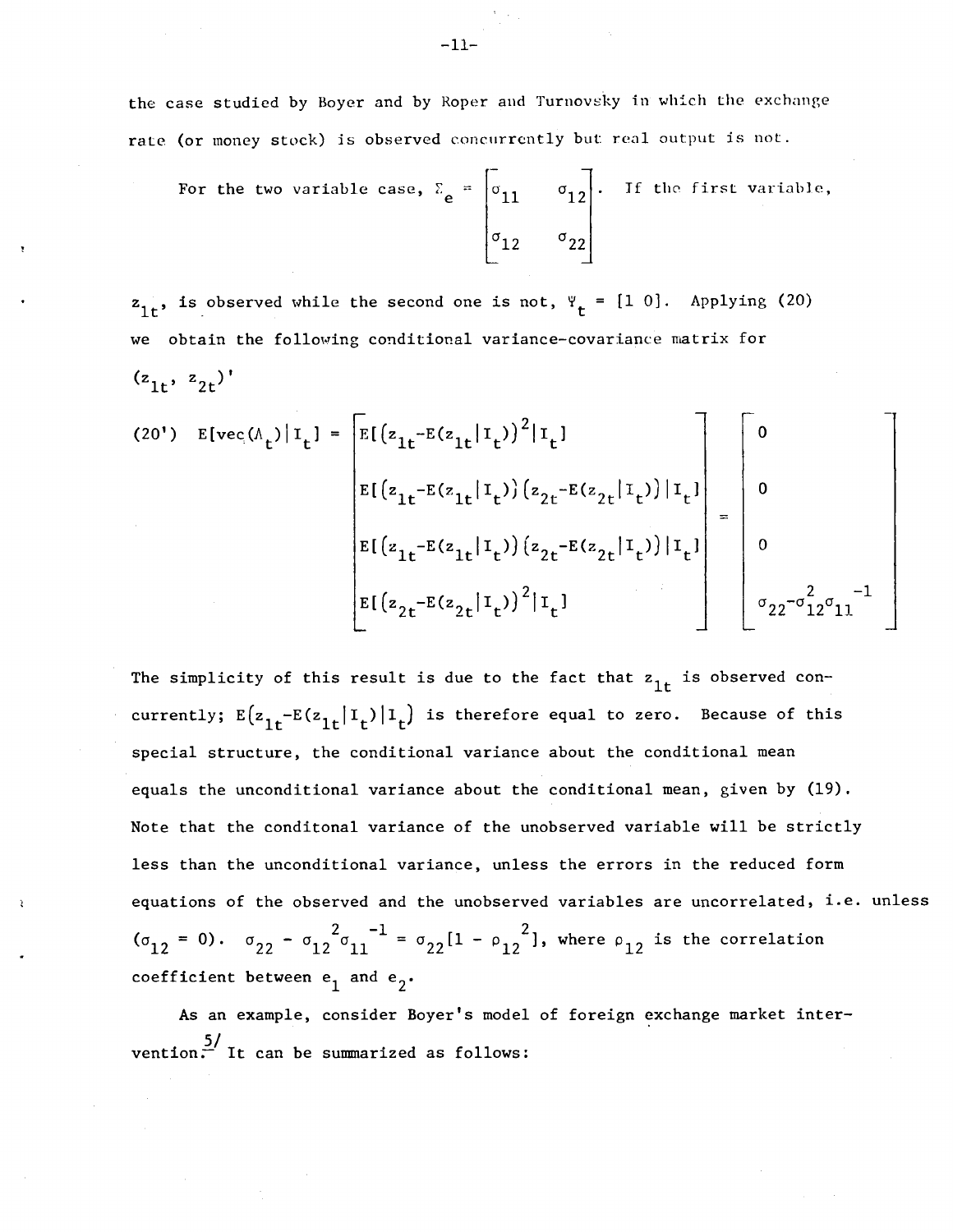(21) 
$$
z_2 - az_1 - bG = u_1
$$

$$
(22) \t z_2 + cz_1 - dM = u_2
$$

 $z_2$  is real output,  $z_1$  the spot exchange rate, G the level of government spending and M the stock of money.  $u_1$  is the goods market disturbance, u<sub>2</sub> the money market disturbance. The exchange rate is observed concurrently, the level of output is not. There are two non-stochastic current response policy functions, relating the level of government spending and the stock of money to the exchange rate:

- $(23)$   $6+$  $g^2$ 1 = 0
- (24)  $M + \delta_m z_1 = 0$  6/

Substituting (23) and (24) into (21) and (22) we obtain the reduced form equations

(25) 
$$
z_1 = [u_2 - u_1] [a + c + d\delta_m - b\delta_g]^{-1}
$$

(26) 
$$
z_2 = [(c + d\delta_m)u_1 + (a - b\delta_g)u_2] [a + c + d\delta_m - b\delta_g]^{-1}
$$
.

The unconditional variance of output is:

(27) 
$$
E(z_2^2) = \left[\frac{c+d\delta_m}{a+c+d\delta_m-b\delta_g}\right]^2 \sigma_{u_1}^2 + \left[\frac{a-b\delta_g}{a+c+d\delta_m-b\delta_g}\right]^2 \sigma_{u_2}^2 + \frac{2(c+d\delta_m)(a-b\delta_g)}{(a+c+d\delta_m-b\delta_g)^2} \sigma_{u_1u_2}^2
$$

The conditional variance of output about its conditional mean, with the exchange rate,  $z_1$ , as the conditioning variable is according to (20')

(28) 
$$
E(z_2^2 | z_1) = E(z_2^2) - [E(z_1 z_2)]^2 [E(z_1^2)]^{-1}
$$
  

$$
= \frac{\sigma_{u_1}^2 \sigma_{u_2}^2 - (\sigma_{u_1 u_2})^2}{\sigma_{u_1}^2 + \sigma_{u_2}^2 - 2\sigma_{u_1 u_2}}
$$

$$
= \frac{\sigma_{u_1}^2 \sigma_{u_2}^2}{\sigma_{u_1}^2 + \sigma_{u_2}^2 - 2\sigma_{u_1 u_2}}
$$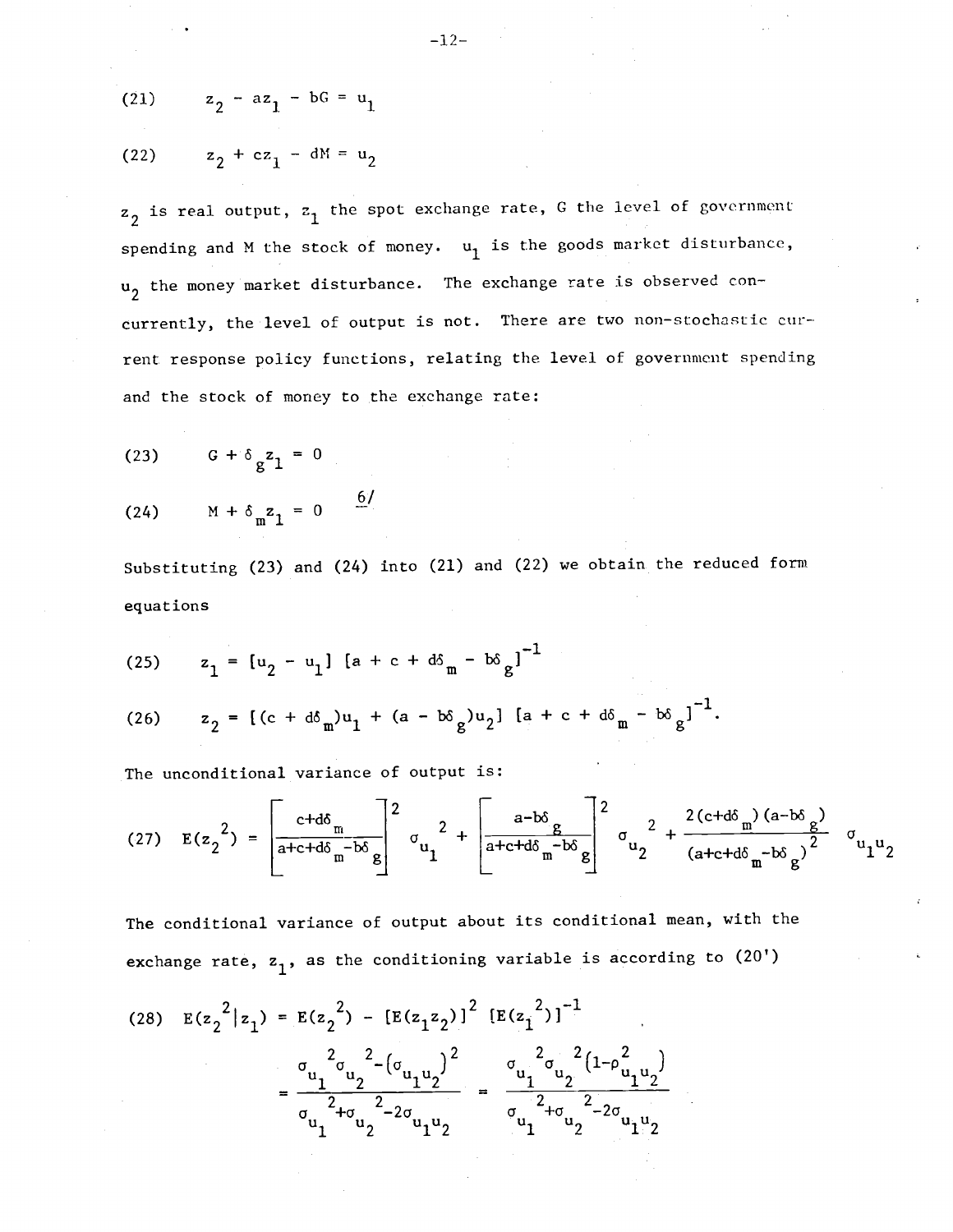The conditional variance can, with a little arithmetic, be shown to be equal to the minimal value of the unconditional variance. The latter is obtained by minimizing (27) with respect to the policy instruments  $\delta_m$  and Thus current response policy can alter (and in general reduce) the  $\delta$  . anticipated variability of currently unobserved real income. It cannot alter the residual uncertainty (i.e. the unanticipated variance) of real income, if private agents have the same information as the public economic agent engaged in the current response policy.

The essence of this result, that the policy authorities can affect the single—period anticipated variance but not the single—period unanticipated variance should survive generalization to a greater number of instruments and state variables. Note however, that in the example under consideration, the number of unobserved variables (1) equals the number of linearly independent policy instruments (1). If the number of unobserved variables (or more generally the order of the rank deficiency of the  $\Psi$  matrix) were to exceed the number of linearly independent instruments, the policy authorities will not be able to eliminate all anticipated variance. A trivial example is a "model" consisting of a single stochastic state variable and no instruments. If the state variable is observed concurrently, the single period conditional variance  $Var(z_t | z_t)$  is zero. This however is not the minimized value of the unconditional variance,  $Var(z_t)$ , which is independent of the non—existent instrument. If randomness is incorporated in the policy reaction function, the single—period conditional variance will depend on the stochastic component of policy. A multi—period objective  $T \qquad \qquad \gamma$ functions such as  $\Sigma$   $\alpha_+ E(z_2^2 + |I_1)$  will also yield a role for policy in  $t=1$   $\sim$ reducing true uncertainty.

# One- and two-period lagged expectations of the current state

To endow a macroeconomic rational expectations model, open or closed, with the inertia or sluggishness in price and quantity adjustment characteristics of many commodity and labor markets, it is necessary to introduce

—13—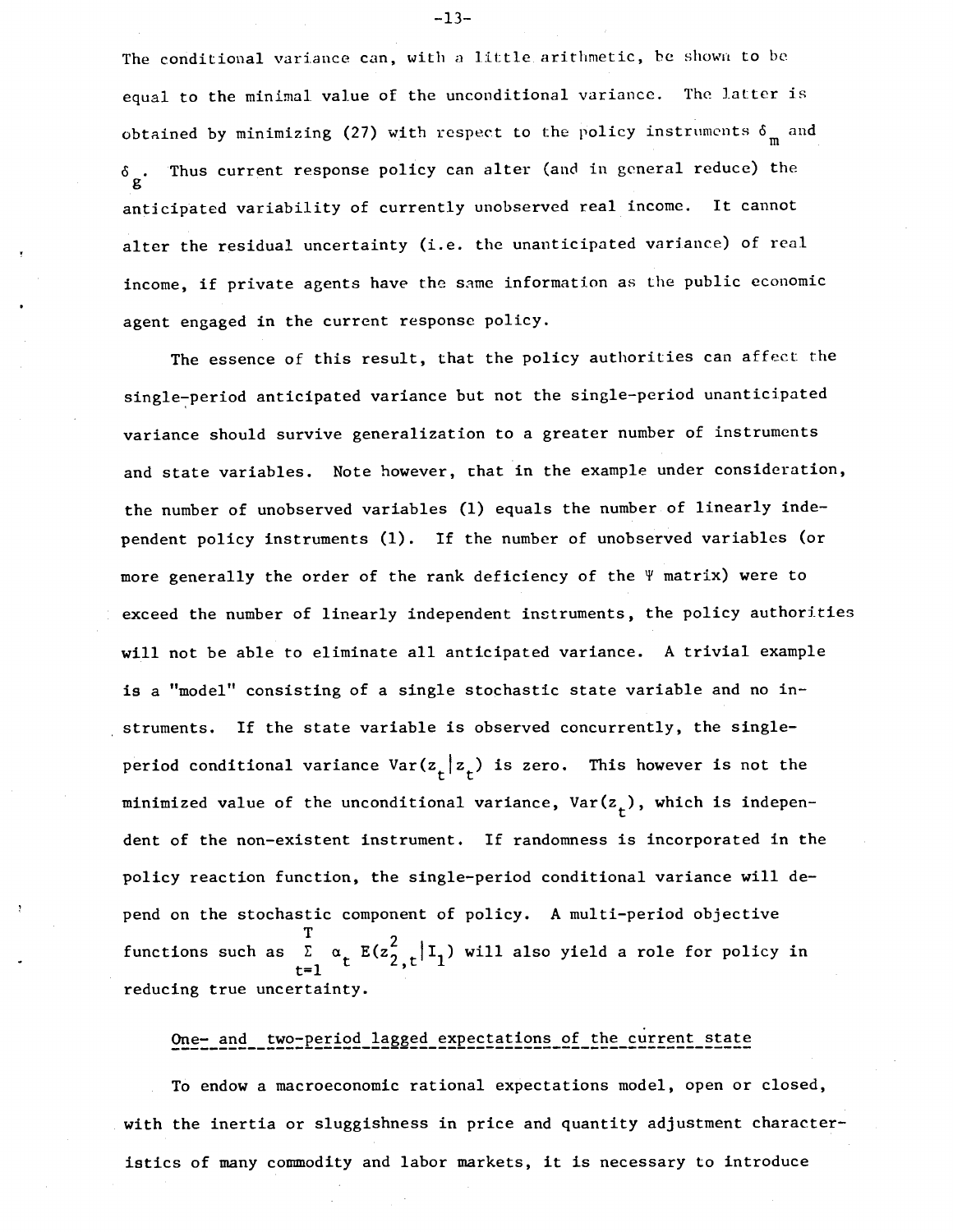expectations of  $z<sub>f</sub>$  formed at several different dates before t. The procedure will be illustrated with one-- and two-period forecasts of  $x_t$ . The extension to an arbitrary finite length of the forecast horizon can be found in Aoki and Canzoneri [1979]. The new state equation is equation (1'). The "policy surprise" version of the model is obtained by assuming that  $x_+$ is again included in  $z_t$ .  $b_1$  and  $b_2$  are the submatrices of  $B_1$  and  $B_2$  corresponding to  $x_t|_{t-1}$  and  $x_t|_{t-2}$ . If  $-c = b_1 + b_2$ , policy can only affect the behavior of  $z_t$  via policy forecast errors. Because of the lag in expectation formation, however, deterministic feedback control  $(G_r^1)$  now can affect the single-period variance of  $z_t$ . This is because policy formation can be. based on more recent information than was available to private (and public) agents when some of the expectations that influence the current state were formed.

The rational expectations solution of equations (1') and (2) is most easily found by the method of undetermined coefficients. After substituting  $(2)$  in  $(1')$  we obtain

(29) 
$$
z_t = K_0 + K_1 z_{t-1} + K_2 z_t |t-1 + K_3 z_t |t-2 + e_t
$$

where

- (30a)  $K_0 = (I CG_t^0)^{-1} C\bar{x}_t$
- (30b)  $K_1 = (I CG_t^0)^{-1} (A + CG_t^1)$
- (30c)  $K_2 = (I CG_t^0)^{-1} B_1$

$$
(30d) \tK_3 = (I - CG_t^0)^{-1} B_2
$$

(30e) 
$$
e_t = (I - CG_t^0)^{-1} (C v_t + u_t)
$$

Use the tentative solution given in (31) to derive  $z^{}_{\rm t}|_{\rm t-1}$  and  $z^{}_{\rm t}|_{\rm t-2}$ .

 $-14-$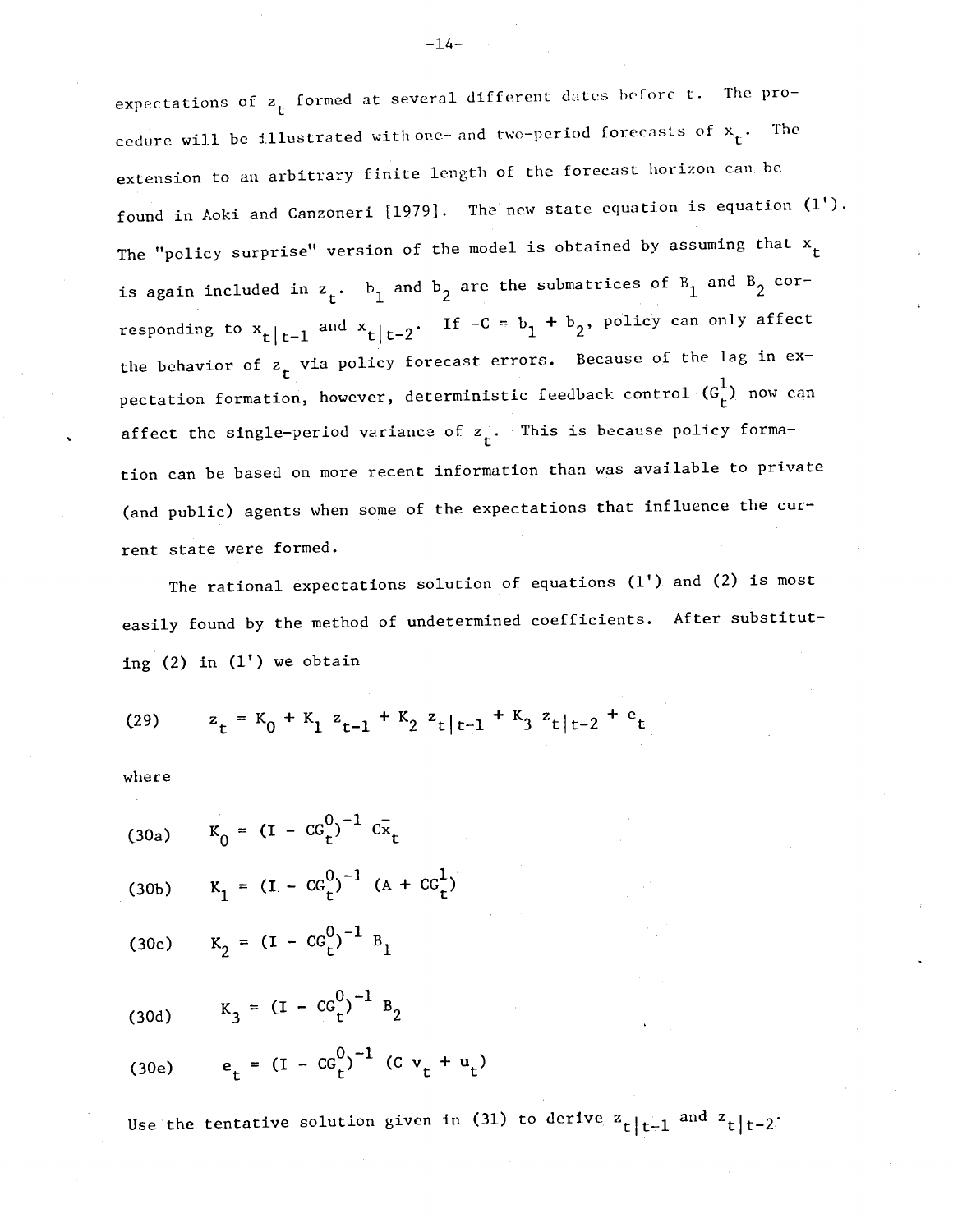(31) 
$$
z_t = R_0 + R_1 z_{t-1} + R_2 e_t + R_3 e_{t-1}
$$

Substituting these expressions for  $z_t |t-1$  and  $z_t |t-2$  into (29) and equating coefficients between (29) and (31) we obtain the following expressions for  $R_0$ ,  $R_1$ ,  $R_2$  and  $R_3$  (all relevant inverses are assumed to exist).

(32a)  $R_0 = [I - (K_2 + K_3)]^{-1} K_0$ 

(32b) 
$$
R_1 = [I - (K_2 + K_3)]^{-1} K_1
$$

(32c)  $R_2 = I$ 

(32d) 
$$
R_3 = -(I - K_2)^{-1} K_3 (I - (K_2 + K_3))^{-1} K_1
$$

As pointed out by Aoki and Canzoneri [1979], the number of lagged expectations of the current price can be extended without technical complications. If the earliest forecast of  $z_t$  in a generalization of (29) is  $z_t|_{t-n}$ , the solution analogous to (31) will be a first order difference equation with an  $(n-1)$ <sup>th</sup> order serially correlated disturbance vector.

Equations (30), (31) and (32) make clear how the four components of a linear policy rule, current response, feedback, open—loop and stochastic, affect the probability distribution function of the  $z_{+}$ . The major difference between this model and the single period forecast lag model of equations (5) and (6) is that the stochastic process that characterizes the disturbances is now also affected by the feedback component of the policy rule. The matrix  $R_3$ , premultiplying the lagged disturbance term  $e_{t-1}$ , is a function of  $G_t^1$  (as well as of  $G_t^0$ ). As before we can derive the unconditional asymptotic mean and variance-covariance matrix of  $z_t$  and the conditional and unconditional single—period means and variances. For reasons of apace this is left as an exercise.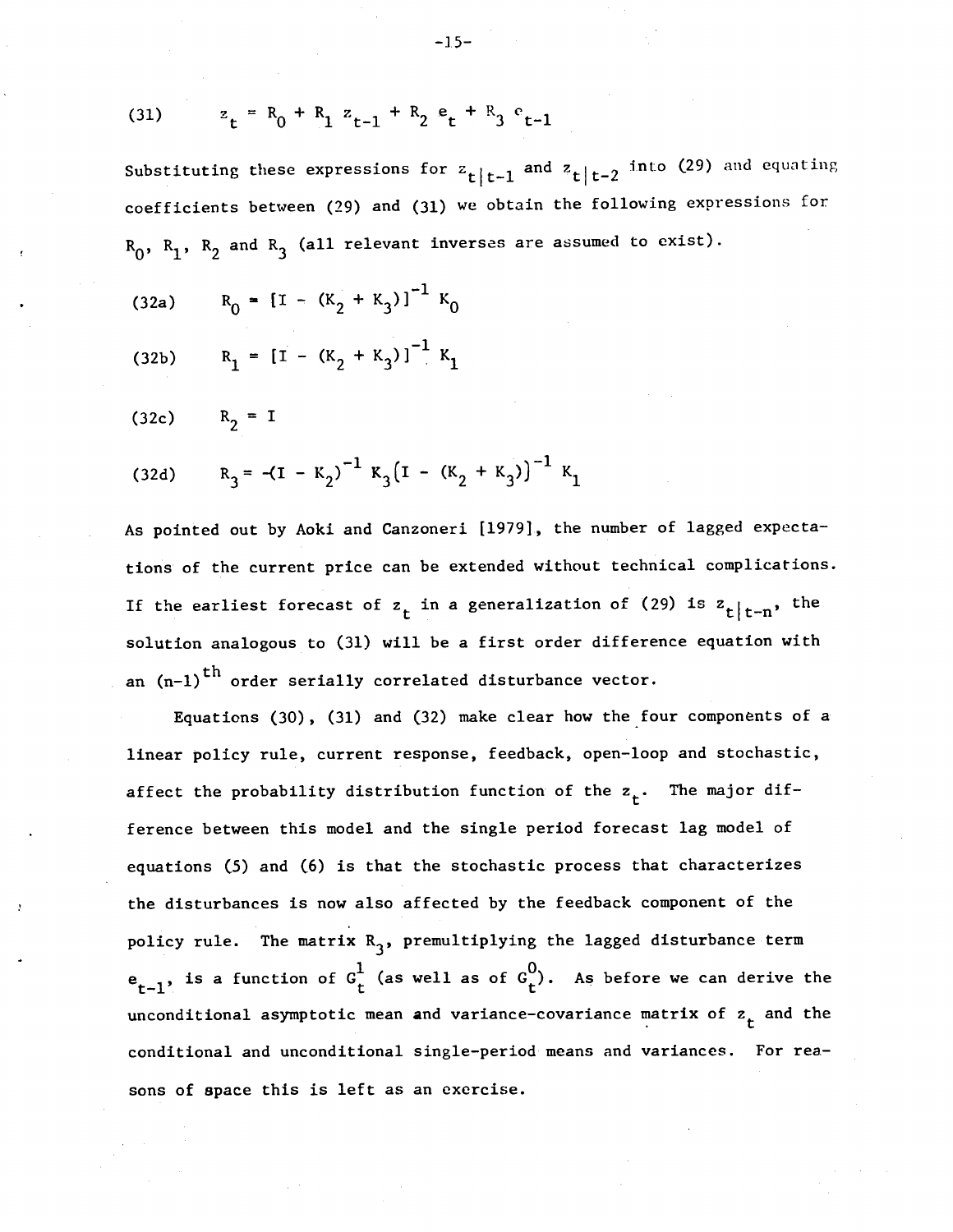# Expectations of the future

Rational expectations models incorporating past or current expectations of the future are significantly more difficult than those incorporating only past expectations of the present--the kinds of models considered so far. The simplest case involves forecasts no more than one period into the future. Such a model is given in equation  $(1")$ . Combining it with the policy rule (3) we obtain:

(33) 
$$
z_t = K_t^0 + K_t^1 z_{t-1} + K_t^2 z_{t+1} + K_t^3 z_{t+1} z_t + e_t
$$

where

|  | (34a) $K^0 = (I - CG_t^0)^{-1} C_{\mathbf{x}_t}$ |  |  |  |  |
|--|--------------------------------------------------|--|--|--|--|
|--|--------------------------------------------------|--|--|--|--|

(34b) 
$$
K^1 = (I - CG_t^0)^{-1} (A + CG_t^1)
$$

(34c) 
$$
K^2 = (I - CG_t^0)^{-1} B_1
$$

$$
(34d) \tK^3 = (I - CG_t^0)^{-1} B
$$

(34e) 
$$
e_t = (I - CG_t^0)^{-1} (Cv_t + u_t)
$$

Equation (33) can be used to solve for  $\mathsf{z}_{\mathsf{t}}|_{\mathsf{t}-1}$  as a function of  $\mathsf{z}_{\mathsf{t}+1}|_{\mathsf{t}-1}\colon$ 

$$
z_{t|t-1} = [I - K^{2}]^{-1} K_{t}^{0} + [I - K^{2}]^{-1} K^{1} z_{t-1} + [I - K^{2}]^{-1} K^{3} z_{t+1|t-1}
$$

 $z_{t+1|t-1}$  in turn depends on  $z_{t+2|t-1}$ :

$$
z_{t+1|t-1} = \Lambda [1 - K^2]^{-1} K_{t+1}^0 + \Lambda [1 - K^2]^{-1} K^1 [1 - K^2]^{-1} K_t^0 + \Lambda [1 - K^2]^{-1} K^1 \Big\}^2 z_{t-1} + \Lambda [1 - K^2]^{-1} K_{t+2|t+1}^2
$$
  
where  $\Lambda = [1 - [1 - K^2]^{-1} K^1 [1 - K^2]^{-1} K^3]^{-1}$ .

To find a unique solution for (33) therefore requires not only an initial condition  $z_0$  for  $z_t$ , but also a condition on the expectation forma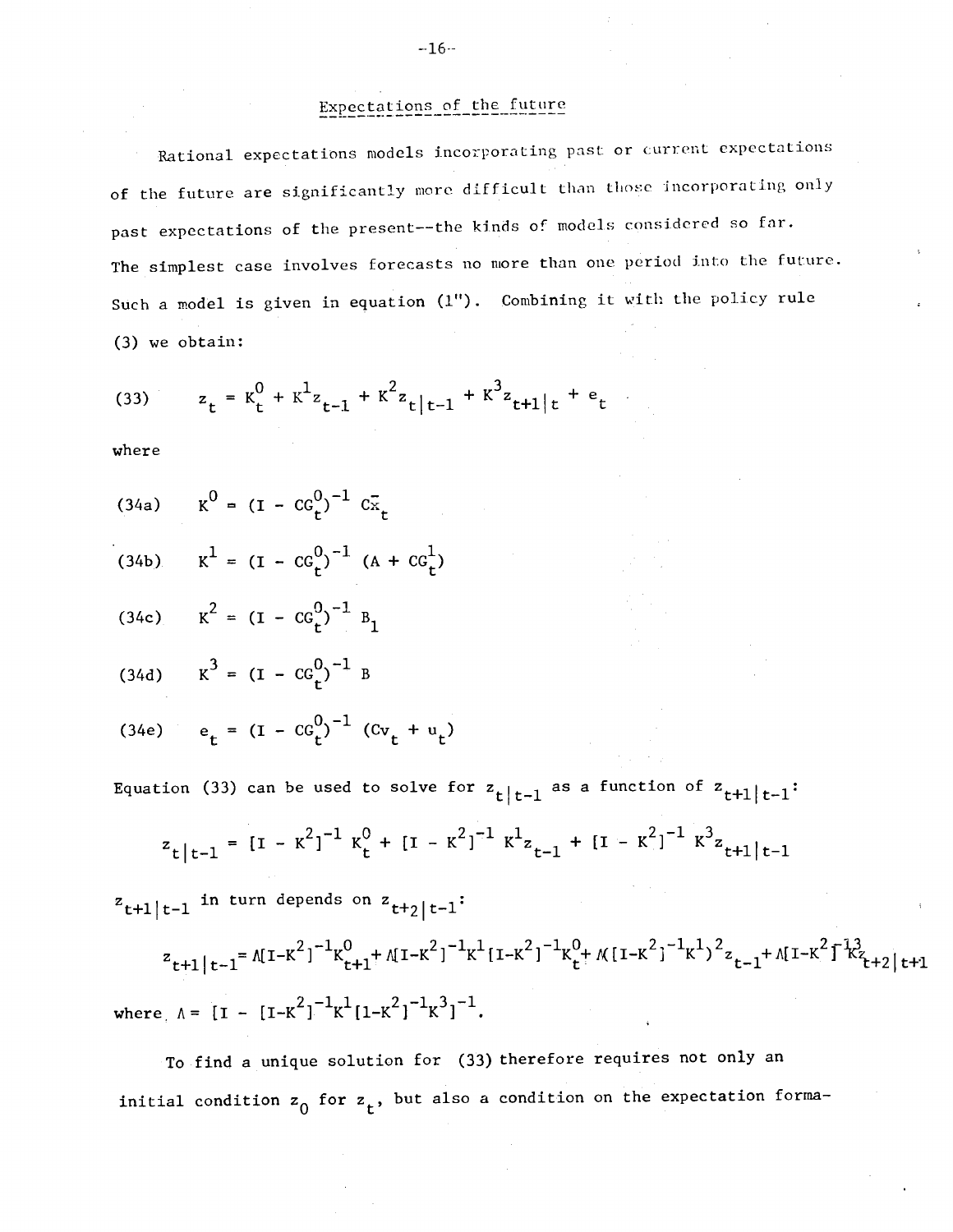tion process. With such a condition, which has frequently been chosen to be a "terminal condition" on the asynptotic behavior of the forecasting process, we can solve for  $z_{t}|_{t-1}$  and thus also for  $z_{t+1}|_t$ . Substituting these solutions in (33) we obtain the rational expectations solution of the model which can now be ured for policy simulation and optimization.

To save space, I shall discuss the non—uniqueness issue in the context of the very similar model given by equation (1'"), which has economic agents forecasting more than one period into the future.

Combining  $(1'')$  with the policy rule  $(2)$  we obtain  $(35)$ .

(35)  $z_t = K_t^0 + K_{z_{t-1}}^1 + K_{z_{t+1}|_{t-1}}^2 + e_t$ 

where

(36a) 
$$
K_t^0 = (I - CG_t^0)^{-1} C\bar{x}_t
$$
  
\n(36b)  $K^1 = (I - CG_t^0)^{-1} (A + CG_t^1)$   
\n(36c)  $K^2 = (I - CG_t^0)^{-1} B$   
\n(36d)  $e_t = (I - CG_t^0)^{-1} [Cv_t + u_t]$ 

It is easily seen that in (35)  $z_{t+1}|_{t-1}$  depends on the forecast, as of t-1, of  $z_{t+2}$ .

$$
(37a) \quad z_{t+1|t-1} = [I - K^1 K^2]^{-1} [K_{t+1}^0 + K^1 K_t^0] + [I - K^1 K^2]^{-1} K^1 K^1 z_{t-1} + [I - K^1 K^2]^{-1} K^2 z_{t+2|t-1}
$$

Similarly,  $z_{t+2|t-1}$  will depend on  $z_{t+3|t-1}$ , etc.

$$
(37b) \quad z_{t+2|t-1} = [I - K^{1}[I - K^{1}K^{2}]^{-1}K^{2}]^{-1}[K_{t+2}^{0} + K^{1}[I - K^{1}K^{2}]^{-1}K_{t+1}^{0} + K^{1}[I - K^{1}K^{2}]^{-1}K^{1}K_{t}^{0}] + [I - K^{1}[I - K^{1}K^{2}]^{-1}K^{1}[I - K^{1}K^{2}]^{-1}K^{1}K_{t-1}^{1}
$$

$$
+ [I - K^{1}[I - K^{1}K^{2}]^{-1}K^{2}]^{-1}K^{2}{}_{t+3|t-1}
$$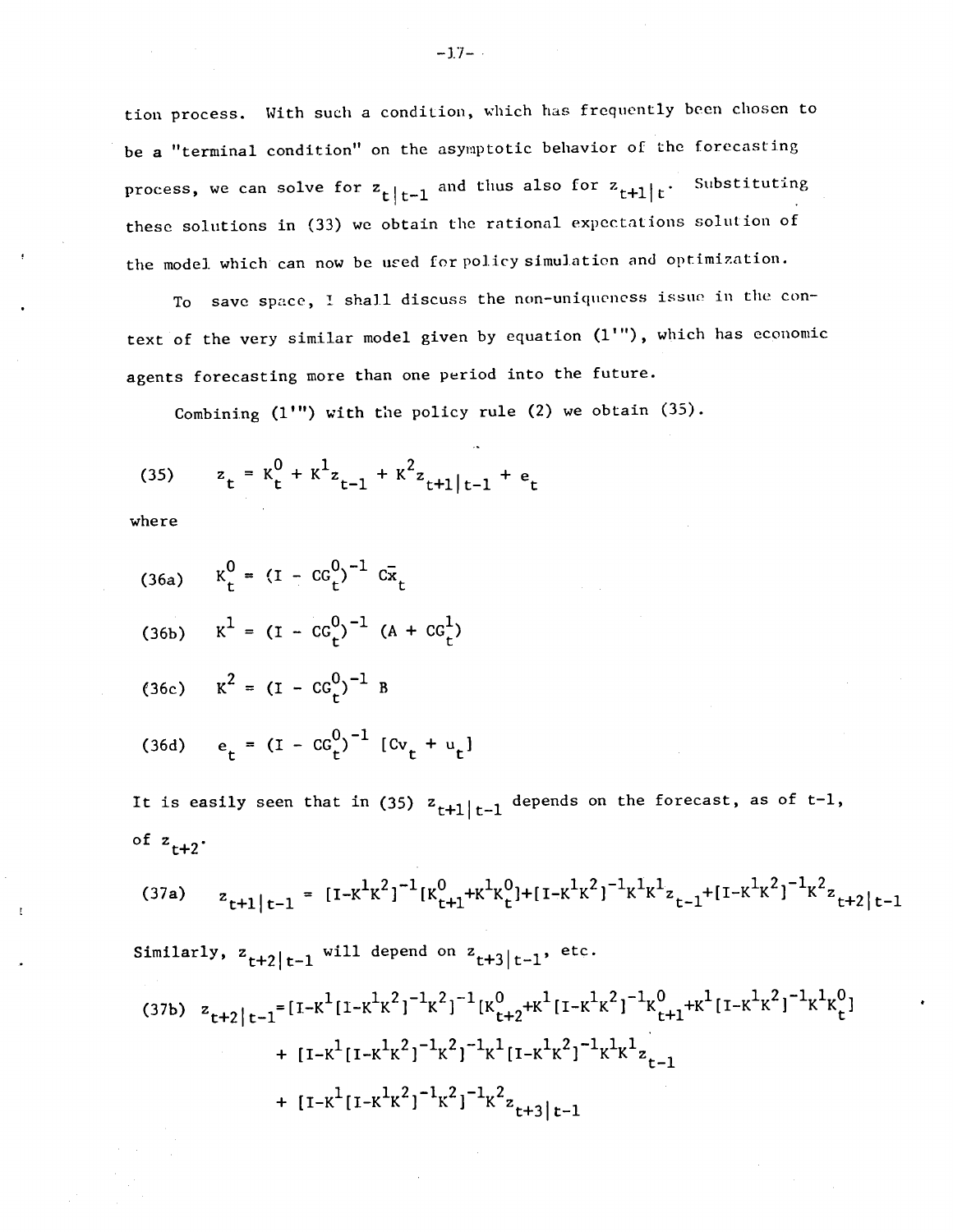Simply specifying an initial condition for  $z_t$ , say  $z_0$ , in (35) does therefore not suffice to yield a unique solution. (35) is a second-order difference equation. We need an additional set cf restrictions on the expectations formation process to yield a unique solution (see Taylor [1977] and Shiller [1978]). Sometimes the condition that the expectation formation process be stable suffices to find a unique solution, but this is not generally true. Another important aspect of the solution to (37) has been brought out by Shiller [1978]. Lead (37a) by k periods and take the conditional expectation as of t-1. This gives:

(38) 
$$
z_{t+1+k|t-1} = [I - K^1 K^2]^{-1} [K_{t+k+1}^0 + K^1 K_{t+k}^0] + [I - K^1 K^2]^{-1} K^1 K^2 z_{t-1+k|t-1}
$$
  
  $+ [I - K^1 K^2]^{-1} K^2 z_{t+2+k|t-1}$ 

(38) is a partial difference equation in k and t. It therefore requires an infinite number of terminal conditions to specify the solution completely. For each t, we have a difference equation in k which requires an appropriate terminal condition for its solution. For a different t, this whole process needs to be repeated. In Shiller's words ". . . . people in effect change their minds in each time period about terminal conditions" [Shiller, 1978, p. 26]. Clearly, the conceptual and technical problems involved here have only just begun to be explored. Having found a solution for  $z_{t+1|t-1}$  we substitute it into (35)and obtain a model which no longer contains any expectations terms.

A fairly arbitrary but simple way of cutting the Gordian knot of non uniqueness is given by Chow [1978]. He assumes that for some sufficiently large T,  $z_{T+1}|_{T-1}$  is proportional or equal to  $z_{T}|_{T-1}$ . Substituting  $z_{T+1}|_{T-1} =$  $T|T-1$ into equation (35) for t = T, we obtain

(39) 
$$
z_T = \{I + K^2[I - K^2]^{-1}\}K_T^0 + \{I + K^2[I - K^2]^{-1}\}K_{T-1}^1 + e_T
$$

Equation (39) can now be used to derive  $z_{T|T-2}$ . This yields: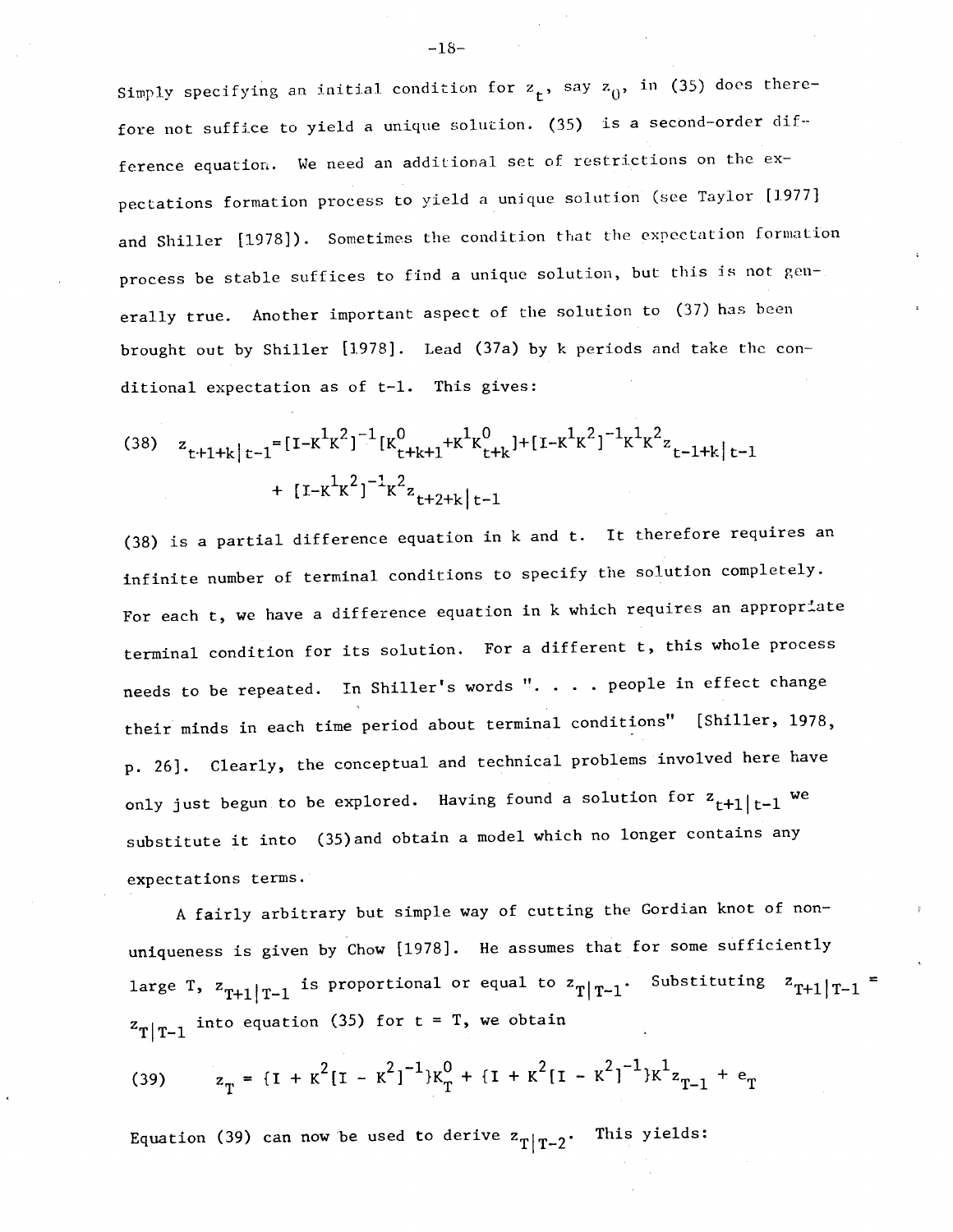(40) 
$$
z_{T|T-2} = \{I + K^2[I - K^2]^{-1}\}K_t^0 + \{I + K^2[I - K^2]^{-1}\}K_{T-1}^1|_{T-2}
$$

 $z_{T-1}|_{T-2}$  is found by taking expectations of (35) for t = T-1. We obtain (41)  $z_{T-1}|_{T-2} = K_{T-1}^0 + K_{Z_{T-2}}^1 + K_{Z_{T-2}}^2$ 

Substituting  $z_{T-1}|_{T-2}$  from (41) into (40) we obtain  $z_{T}|_{T-2}$  as a function of known parameters and  $z_{T-2}$ . This solution for  $z_{T|T-2}$  is then substituted into  $(35)$  for  $t = T-1$ . This yields:

(42) 
$$
z_{T-1} = [I + K^{2}[I - (I + K^{2}[I - K^{2}]^{-1})K^{1}K^{2}]^{-1}] K_{T}^{0}
$$

$$
+ K^{2}[I - (I + K^{2}[I - K^{2}]^{-1})K^{1}K^{2}]^{-1}[I + K^{2}[I - K^{2}]^{-1}]K^{1}K_{T-1}^{0}
$$

$$
+ [I + K^{2}[I - (I + K^{2}[I - K^{2}]^{-1})K^{1}K^{2}]^{-1}[I + K^{2}[I - K^{2}]^{-1}]K^{1}K^{1}z_{T-2} + e_{T-1}
$$

(42) can then be used to find  $z_{T-1}|_{T-3}$  (which requires the evaluation of  $z_{T-2|T-3}$ . This solution for  $z_{T-1|T-3}$  is then substituted into  $z_{T-2}$  = +  $K^2 z_{T-3}$  +  $K^2 z_{T-1}|_{T-3}$  +  $e_{T-2}$ . In this way, equation (35) is solved backward in time. In general the equation for  $z_t$  is

$$
z_t = R_t z_{t-1} + \sum_{i=t}^{T} D_{t,i} K_i^0 + e_t
$$

This is also the general form of the solution for (33) if we impose the condition that for some large T,  $z_{m+1}$ , =  $z_{T+1|T}$  =  $z_T$ . R<sub>t</sub> and D<sub>t,i</sub> are functions of  $K^1$  and  $K^2$  derived by repeated application of the procedure outlined in equations  $(37a) - (42)$ .

Note that with  $e_t$  given by (36d) the single-period unconditional variance of  $z_t$  will depend on the current response component of policy,  $G^0$  and on the stochastic components,  $\Sigma_{\rm v}$  and  $\Sigma_{\rm inv}$ , but not on the feedback component  $G^1$ . The asymptotic variance will however also depend on the feedback component. The single—period unconditional mean and the asymptotic mean depend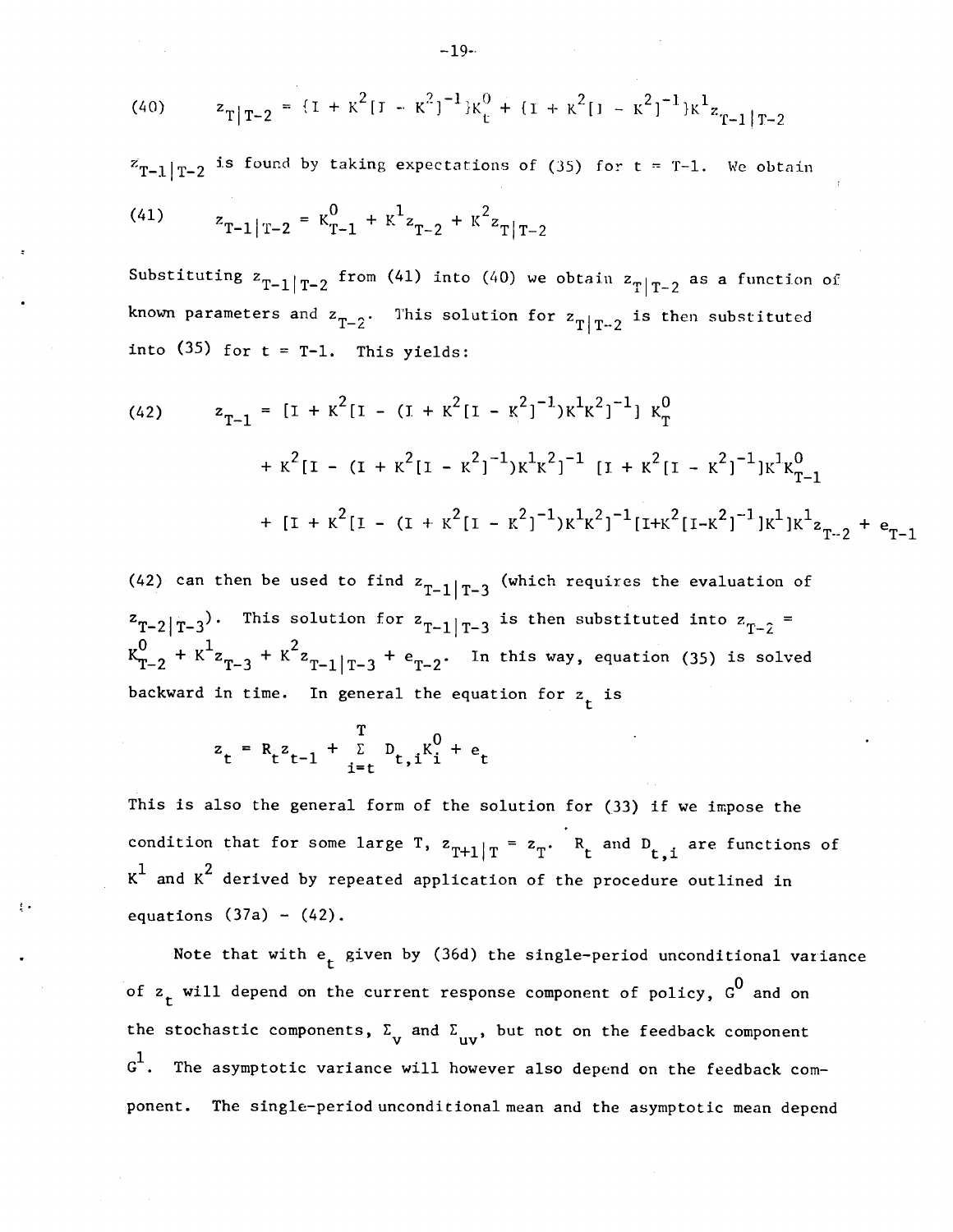on the current response component, the feedback component and on the openloop component, which is embedded in  $K_i^0$ .

### Conclusion

The scope for policy in the four models given by equations  $(1) - (1'$ ") can be summarized as follows. The conditional and unconditional means of the state vector z, whether single—period or asymptotic, will depend on the three non-stochastic policy components,  $c^0$ ,  $c^1$  and  $\bar{x}_t$  . Through its dependence on  $\Sigma_{\alpha}$ , the conditional mean will also depend on the stochastic component of policy. The asymptotic variance will depend on all four policy components. The unconditional single—period variance will depend on the current response component and the stochastic component, but not on the feed back component, except in the case of model (1') which incorporates several lagged forecasts of the current value of z.

If variability of  $z_{+}$ , whether anticipated or unanticipated, is of concern to the policymaker, the unconditional variance is the appropriate focus of policy concern. If uncertainty about  $z_{+}$ , i.e. unanticipated variability of  $z_{+}$  is what matters, the conditional variance is the appropriate object of policy design. In Poole's and Boyer's models the single—period conditional variance of output is independent of the current response component of policy. The design of optimal linear policy rules in stochastic dynamic rational expectations models along the lines sketched here, has applications in virtually all areas of macroeconomic stabiliza tipn policy.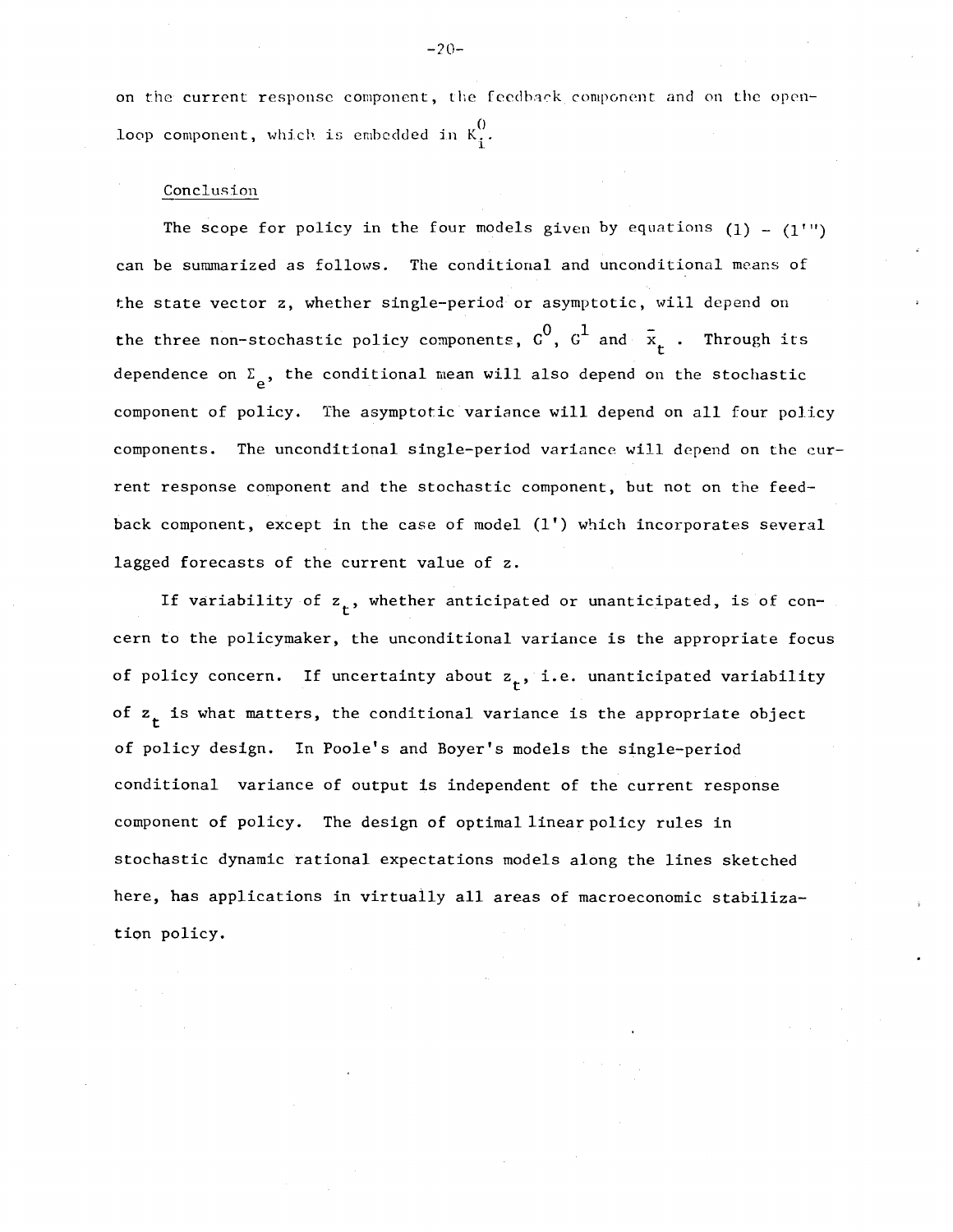### FOOTNOTES

 $\frac{1}{4}$ An important generalization of equation (2) would be to make  $x_{t}$ depend on current or past predictions of the future or the present, e.g.

$$
[2'] \qquad x_t = G_{t}^0 z_t + G_{t}^1 z_{t-1} + \bar{x}_t + v_t + \sum_{j=0}^{N} \sum_{i=0}^{M} G_{t}^{ij} z_{t+j} |t-i
$$

The analysis of the simpler equation (2) is still sufficiently complex for me not to opt for the greater generality of  $(2')$  as yet. I am indebted to Pentti Kouri for bringing this up,

 $\frac{2}{\text{See}}$  Chow [1975] and Buiter [1979].

 $\frac{3}{1}$ It has been objected by several colleagues that an instrument-almost by definition——is something that can be controlled without error. I would argue that it is better to model any behavioral relationship, and certainly one representing the actions of a complex, bureaucratic organization like a central bank or a treasury, as stochastic.

 $\frac{4}{\pi}$  The matrices I – CG<sub>t</sub> and I – (I – CG<sub>t</sub>)<sup>-1</sup>B<sub>1</sub> are assumed to be of full rank.

 $5/$ The first formal analysis of optimal foreign exchange market intervention was in Stein [1963].

 $\frac{6}{1}$  Because of the linear dependence of the two policy reaction functions, one could be dropped without changing the analysis. The exposition stays as close as possible to Boyer's original analysis.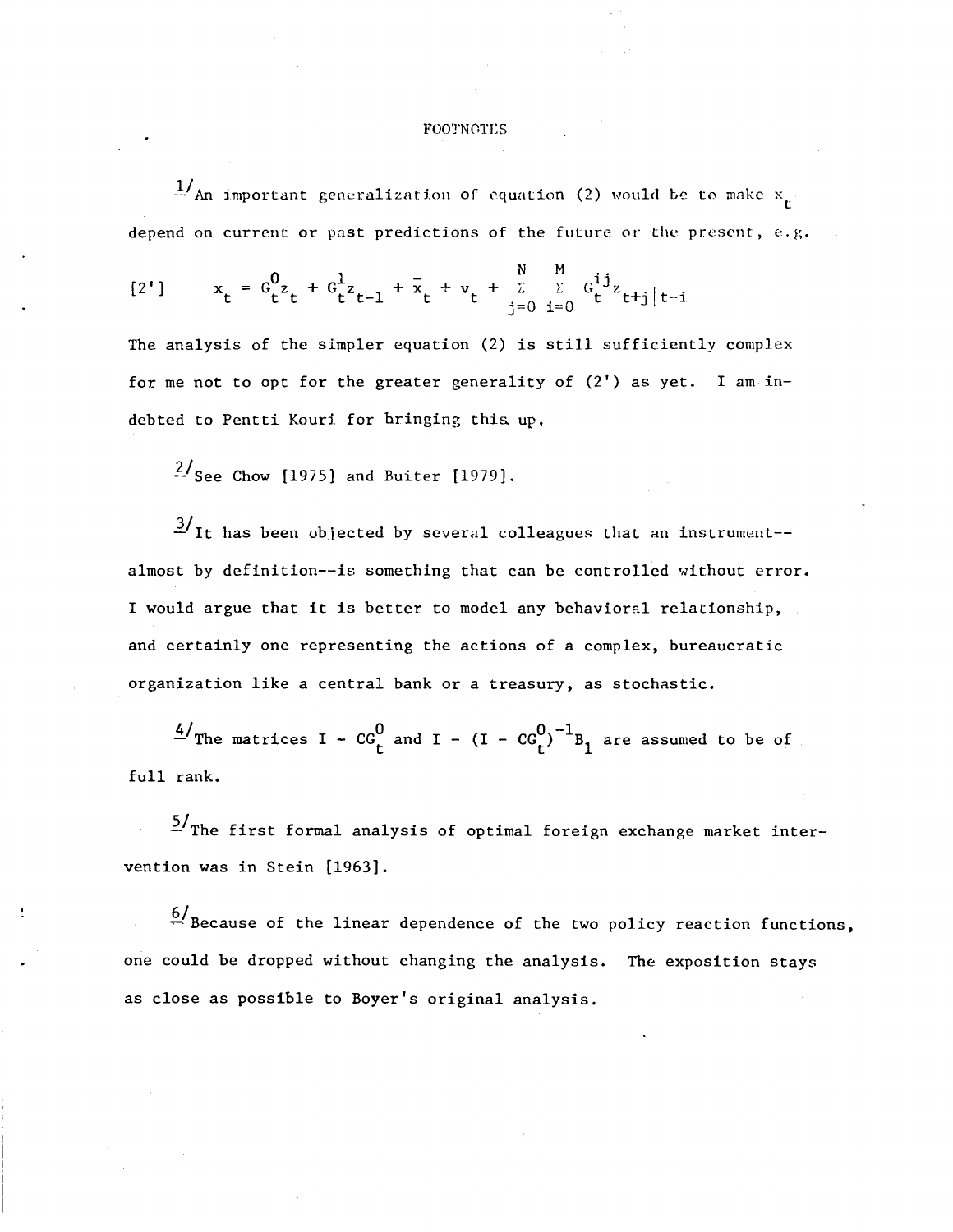#### **REFERENCES**

I would like to thank Bill Brown for teaching me how to stack vectors. An earlier version of this paper was presented at a meeting of the NBER Research Program in International Studies in March, 1979.

- [1] Aoki, M. and Canzoneri, M., I!Reduced Forms of Rational Expectations Models," Quarterly Journal of Economics, 93, February 1979, pp. 59—71.
- [2] Black, Stanley W., "Comment on J. Williamson, 'Exchange Rate Flexibility and Reserve Use'," Scandinavian Journal of Economics, 78, June 1976, pp. 340—345.
- [3] \_\_\_\_\_\_\_\_, Floating Exchange Rates and National Economic Policy, Yale University Press, New Haven, 1977.
- [4] Boyer, R.S., "Optimal Foreign Exchange Market Intervention," Journal of Political Economy, 86, December 1978, pp. 1045—1055.
- [5] Buiter, Willem H., "Optimal Foreign Exchange Market Intervention with Rational Expectations," forthcoming in Trade and Payments Adjustment under Flexible Exchange Rates, J. Martin and A. Smith eds., Macmillan, 1979.
- [6] Chow, G.C., Analysis and Control of Dynamic Economic Systems, John Wiley and Sons, New York, 1975.
- [7] The Commetric Policy Evaluation and Optimization under Rational Expectations," Econometric Research Program Research Memorandum No. 225, May 1978, Princeton University.
- [8] Friedman, B., "Target, Instruments and Indicators of Monetary Policy," Journal of Monetay Economics, 1, November 1975, pp. 443—473.
- [9] \_\_\_\_\_\_\_\_\_\_, "The Inefficiency of Short—Run Monetary Targets for Monetary Policy," Brookings Papers on Economic Activity, 2, 1977, pp. 293—335.
- [101 Kareken, J.H., Muench, T. and Wallace, N., "Optimal Open Market Strategy: The Use of Information Variables," American Economic Review, 63, March 1973, pp. 156—172.
- [11] LeRoy, Steve, "Efficient Use of Current Information in Short—Run Monetary Control," Special Studies Paper No. 66, Board of Governors of the Federal Reserve System, 1975.
- [12] Nissen, David H., "A Note on the Variance of a Matrix," Econometrica, 36, Ju].y—October 1968, pp. 603—604.